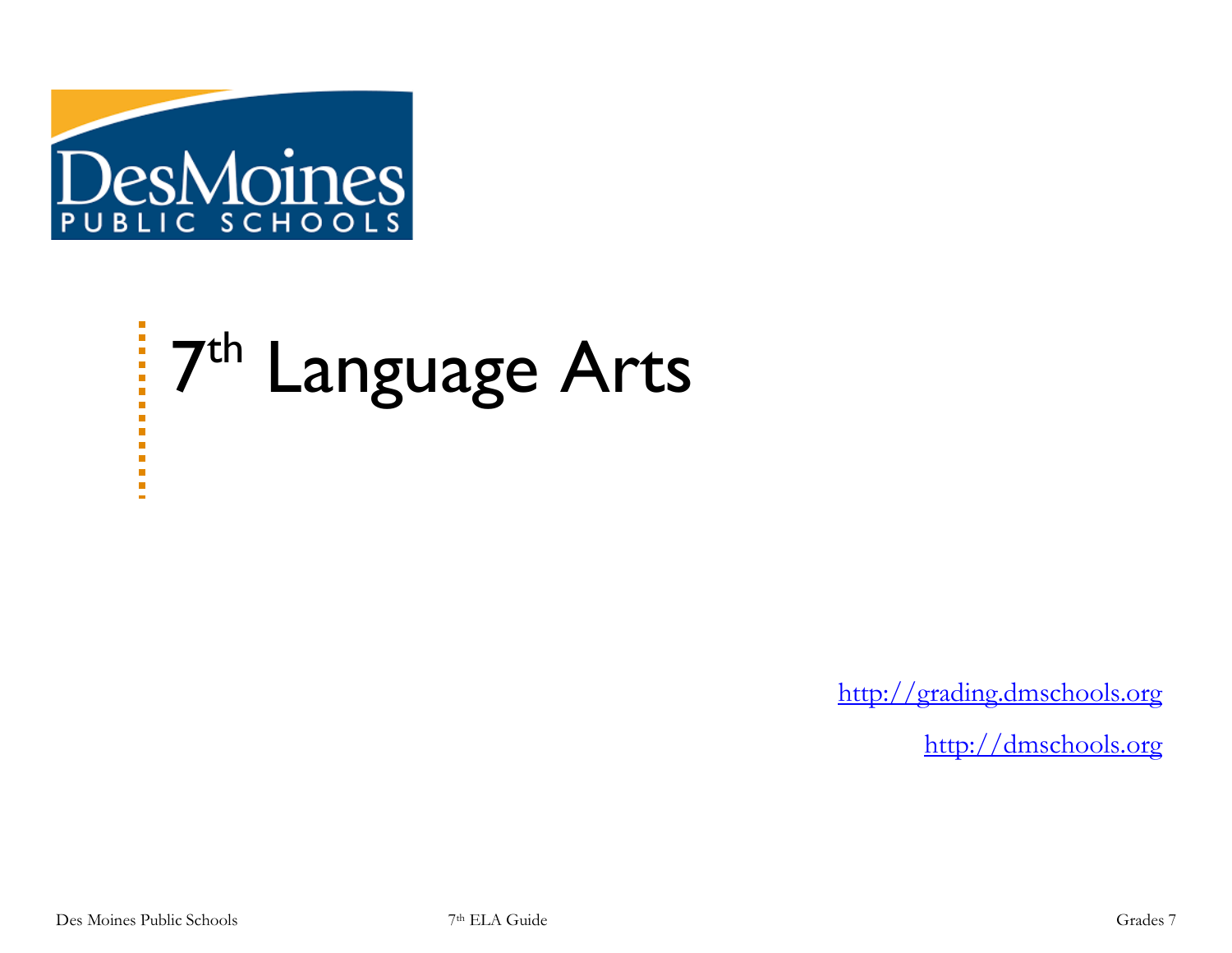## **Foreword**

The purpose of this guide is to:

- Provide guidance for scoring student evidence.
- Identify pacing for evidence collection.

#### **How to use this document:**

**This curriculum guide is not…**

- Used for designing instruction (you'll use your curricular materials for that working through each lesson as designed).
- Meant to restrict your creativity as a teacher.
- A ceiling of what your students can learn, nor a set of unattainable goals.

## **Instead, the curriculum guide is meant to be a common vision for student learning and a set of targets and success criteria directed related to grade level standards by which to measure and report student progress and provide meaningful feedback.**

The curriculum guide outlines the learning that is **most essential** for student success; it is our district's guaranteed and viable curriculum. The expectation is that every student in our district, regardless of school or classroom, will have access to and learn these targets. As the classroom teacher, you should use the materials within our adopted curriculum to help you to scaffold up to the learning targets and extend your students' learning beyond them.

Please consider this guide a living and dynamic document, subject to change and a part of a continuous feedback loop.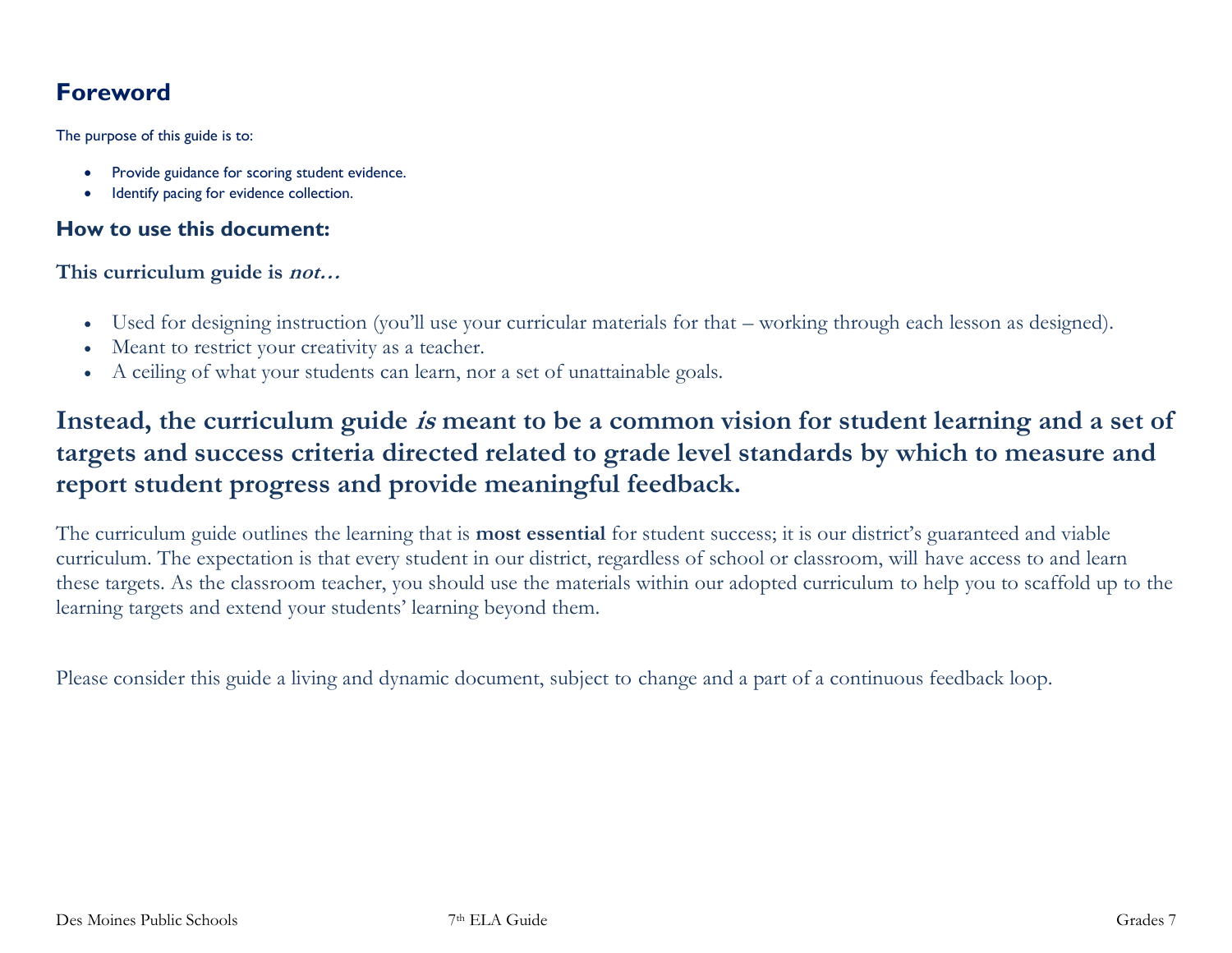## **Curriculum Access: [EL Education](https://curriculum.eleducation.org/curriculum/ela/2019/grade-7) – Grade 7**

| Semester I                                                             | Module 1: The Lost Children of Sudan<br>A Long Walk to Water |                                         | <b>Module 3: The Harlem Renaissance</b><br>One Last Word |                                    |                                                |  |
|------------------------------------------------------------------------|--------------------------------------------------------------|-----------------------------------------|----------------------------------------------------------|------------------------------------|------------------------------------------------|--|
|                                                                        | Unit I                                                       | Unit 2                                  | Unit 3                                                   | Unit I                             | Unit 2                                         |  |
| <b>Topic Name</b>                                                      | Topic I:<br><b>The Lost Boys</b>                             | Topic 2:<br><b>Write to Inform</b>      | Topic 3:<br><b>Raise Awareness</b>                       | Topic 4:<br><b>Music and Art</b>   | Topic 5:<br><b>Literature</b>                  |  |
| Reporting frequency of<br>topic scores                                 | 3 weeks<br>$(16$ lessons)<br>19 days                         | 3 weeks<br>(14 lessons)<br>18 days      | 3 weeks<br>(II lessons)<br>12 days                       | 3 weeks<br>(12 lessons)<br>15 days | 3 weeks<br>(16 lessons)<br>20 days             |  |
| Approximate beginning<br>and end dates for the<br>topics<br>(optional) | $8/25 - 9/20$                                                | $9/21 - 10/18$                          | $10/19 - 11/4$                                           | $11/9 - 12/2$                      | $12/12 - 1/13$                                 |  |
| <b>Focus Standards</b>                                                 | RL.7.1, RL.7.2<br>L.7.1, RL.7.6<br>L.7.4                     | RI.7.2<br>W.7.7, W.7.8<br>RL.7.9, W.7.2 | RL.7.1, RL.7.7<br>W.7.3, W.7.4<br>W.7.3W.7.4             | RL.7.4, RL.7.7                     | <b>RL.7.3</b><br><b>RL.7.6</b><br>W.7.4, W.7.5 |  |

| <b>Semester 2</b>                                                      | <b>Module 3: The Harlem Renaissance</b><br>One Last Word |                                                           | <b>Module 4: Plastic Pollution</b><br><b>Trash Vortex</b> |                                                    |                                                  |
|------------------------------------------------------------------------|----------------------------------------------------------|-----------------------------------------------------------|-----------------------------------------------------------|----------------------------------------------------|--------------------------------------------------|
|                                                                        |                                                          | Unit 3                                                    | Unit I                                                    | Unit 2                                             | Unit 3                                           |
|                                                                        |                                                          | Topic 6:<br><b>Poetry</b>                                 | Topic 7:<br><b>Plastic Pollution</b>                      | Topic 8:<br><b>Take a Stand</b>                    | Topic 9:<br><b>Spread the Message</b>            |
| Reporting frequency of<br>topic scores                                 |                                                          | 3 weeks<br>(14 lessons)<br>17 days                        | 3 weeks<br>(13 lessons)<br>18 days                        | 3 weeks<br>(15 lessons)<br>22 days                 | 3 weeks<br>(14 lessons)<br>26 days               |
| Approximate beginning<br>and end dates for the<br>topics<br>(optional) |                                                          | $1/19 - 2/10$                                             | $2/15 - 3/3$                                              | $3/22 - 4/20$                                      | $4/25 - 5/31$                                    |
| <b>Focus Standards</b>                                                 |                                                          | RL.7.2, RL.7.4<br><b>RL.7.5</b><br>SL.7.4, SL.7.5, SL.7.6 | RI.7.2, RI.7.6, RI.7.7<br>SL.7.2, SL7.3                   | RI.7.2<br><b>RI.7.9</b><br>SL.7.3, SL.7.4<br>W.7.1 | SL.7.4, SL.7.5, SL.7.6<br><b>RI.7.7</b><br>W.7.3 |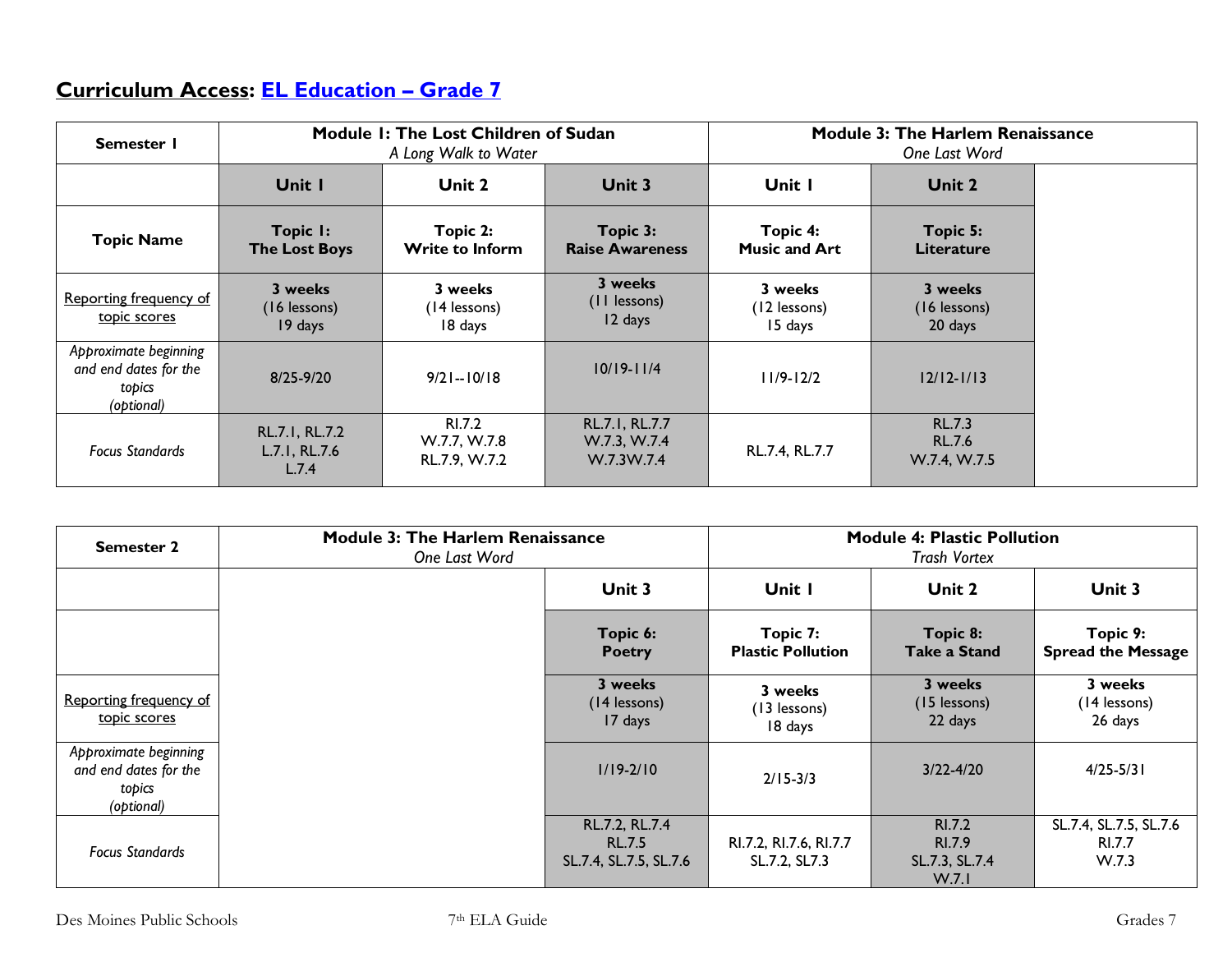## **Standards-Referenced Grading Basics**

#### **Our purpose in collecting a body of evidence is to:**

- Allow teachers to determine a defensible and credible topic score based on a representation of student learning over time.
- Clearly communicate where a student's learning is based on a topic scale to inform instructional decisions and push student growth.
- Show student learning of Level 3 targets through multiple and varying points of data
- Provide opportunities for feedback between student and teacher.

#### **Scoring**

Updated SRG grading guidance COMING SOON

A collaborative scoring process is encouraged to align expectations of the scale to artifacts collected. Routine use of a collaborative planning and scoring protocol results in calibration and a collective understanding of evidence of mastery. Enough evidence should be collected to accurately represent a progression of student learning as measured by the topic scale. Teachers look at all available evidence to determine a topic score. All topic scores should be defensible and credible through a body of evidence.

#### **\*\*\*Only scores of 4, 3.5, 3, 2.5, 2, 1.5, 1, and 0 can be entered as Topic Scores**.

## **Multiple Opportunities**

Philosophically, there are two forms of multiple opportunities, both of which require backwards design and intentional planning. One form is opportunities planned by the teacher throughout the unit of study and/or throughout the semester. The other form is reassessment of learning which happens after completing assessment of learning at the end of a unit or chunk of learning.

Students will be allowed multiple opportunities to demonstrate proficiency. Teachers need reliable pieces of evidence to be confident students have a good grasp of the learning topics before deciding a final topic score. To make standards-referenced grading work, the idea of "multiple opportunities" is emphasized. If after these opportunities students still have not mastered Level 3, they may then be afforded the chance to reassess.

#### **Guiding Practices of Standards-Referenced Grading**

- **1.** A consistent 4-point grading scale will be used.
- **2.** Student achievement and behavior will be reported separately.
- **3.** Scores will be based on a body of evidence.
- **4.** Achievement will be organized by learning topic and converted to a grade at semester's end.
- **5.** Students will have multiple opportunities to demonstrate proficiency.
- **6.** Accommodations and modifications will be provided for exceptional learners.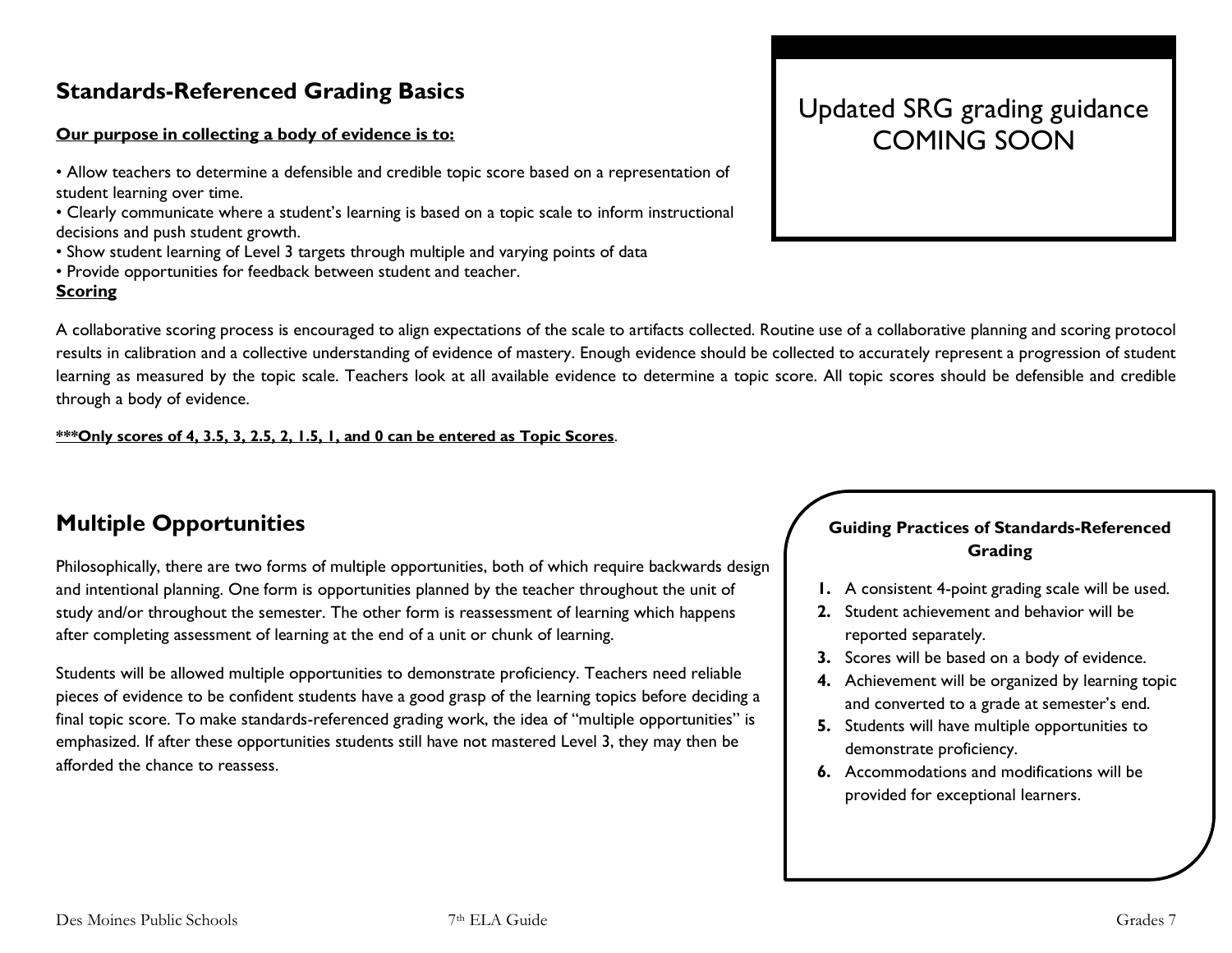## **Anatomy of a Scale**

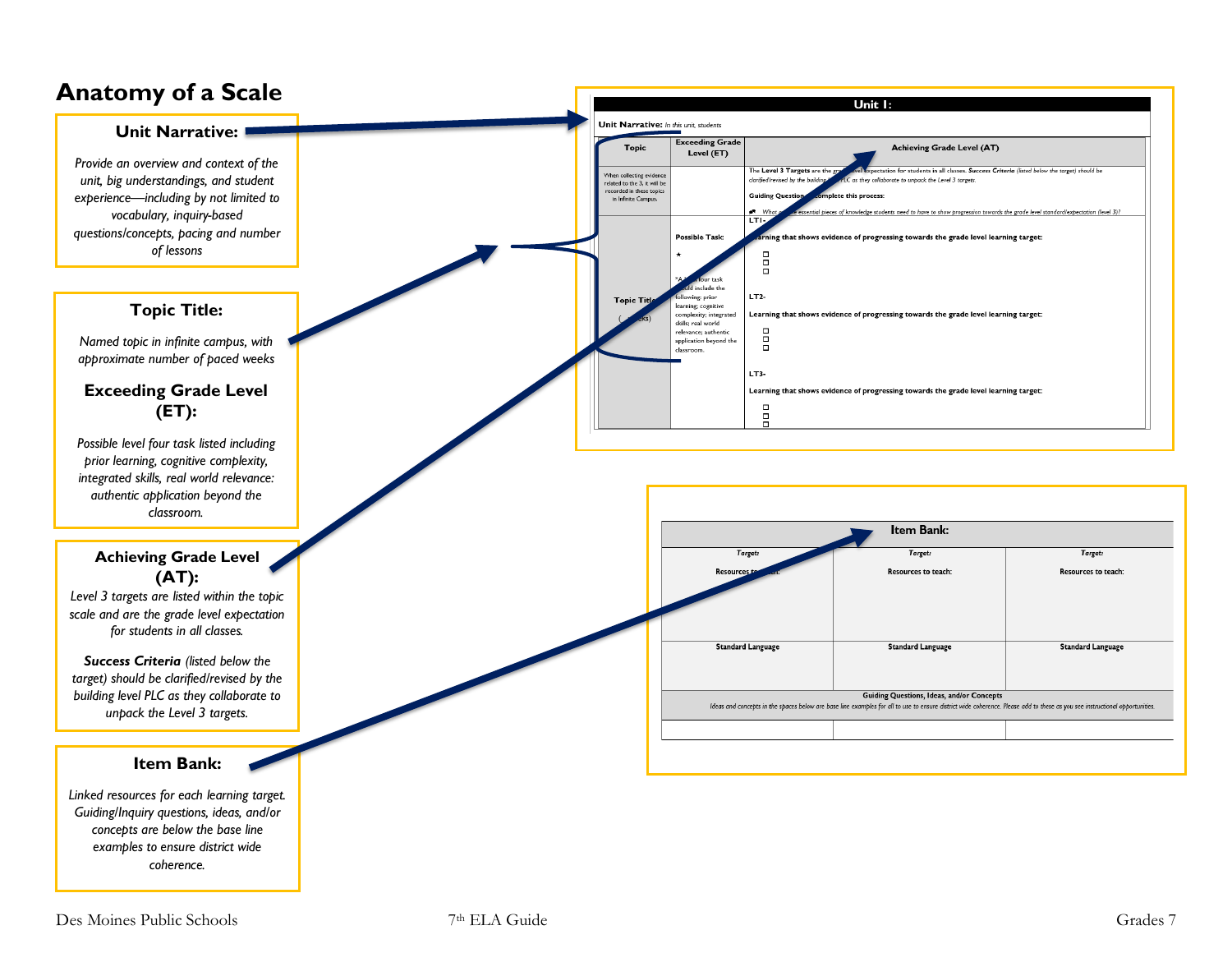| Topic Narrative: https://curriculum.eleducation.org/curriculum/ela/2019/grade-7/module-1/unit-1<br><b>Topic</b>   | <b>Achieving Grade Level (AT)</b>                                                                                                                                                                                                                                                                                                                                          |
|-------------------------------------------------------------------------------------------------------------------|----------------------------------------------------------------------------------------------------------------------------------------------------------------------------------------------------------------------------------------------------------------------------------------------------------------------------------------------------------------------------|
| When collecting evidence<br>related to these targets, it<br>will be recorded in this<br>topic in Infinite Campus. | The Level 3 Targets are the grade level expectation for students in all classes. Success Criteria are provided below each target.                                                                                                                                                                                                                                          |
|                                                                                                                   | LTIA- Analyze how an author develops a theme over the course of a text<br>Learning that shows evidence of progressing towards grade-level learning target:<br>Identify a theme in a complex text<br>⊔<br>Identify key details or events the author uses to emphasize that theme<br>Construct an objective summary<br>Support explanation/interpretation with text evidence |
| <b>The Lost Boys</b>                                                                                              | LTIB- Analyze point of view and how it is conveyed in a complex text<br>Learning that shows evidence of progressing towards grade-level learning target:<br>Identify the point of view of specific individuals in a text<br>$\Box$<br>Identify setting or events that impact a person's perspective<br>Support explanation/interpretation with text evidence               |
|                                                                                                                   | LTIC- Utilize strategies to determine the meaning of unfamiliar vocabulary<br>Learning that shows evidence of progressing towards grade-level learning target:<br>Identify and apply context clues<br>Use Greek or Latin affixes and/or roots                                                                                                                              |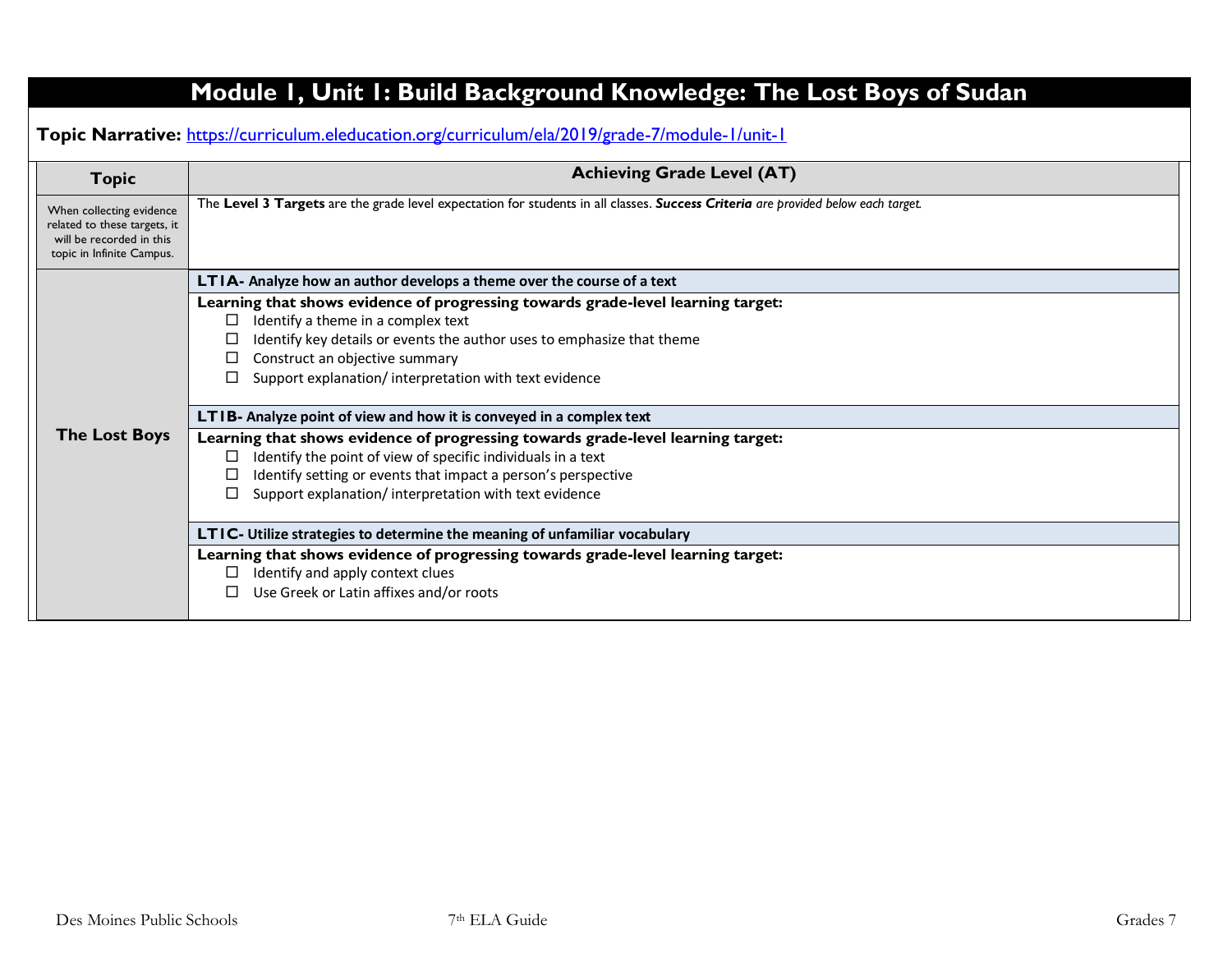| <b>Resources:</b>                                                                                                                 |                                                                                                              |                                                                                                                 |  |  |  |
|-----------------------------------------------------------------------------------------------------------------------------------|--------------------------------------------------------------------------------------------------------------|-----------------------------------------------------------------------------------------------------------------|--|--|--|
| LTIA:<br><b>Aligned lessons:</b><br>L9, LI0, LII, LI2, LI3, LI4<br><b>Formal Assessment:</b><br>Module I end-unit I (Part I & II) | LTIB:<br><b>Aligned lessons:</b><br>L3, L7, L8<br><b>Formal Assessment:</b><br>Module I mid-unit I (Part II) | LTIC:<br><b>Aligned lessons:</b><br>L2, L4, L7, L8<br><b>Formal Assessment:</b><br>Module I mid-unit I (Part I) |  |  |  |
|                                                                                                                                   | <b>Opportunities for Evidence Collection</b>                                                                 |                                                                                                                 |  |  |  |
|                                                                                                                                   |                                                                                                              |                                                                                                                 |  |  |  |
|                                                                                                                                   |                                                                                                              |                                                                                                                 |  |  |  |
|                                                                                                                                   |                                                                                                              |                                                                                                                 |  |  |  |
|                                                                                                                                   |                                                                                                              |                                                                                                                 |  |  |  |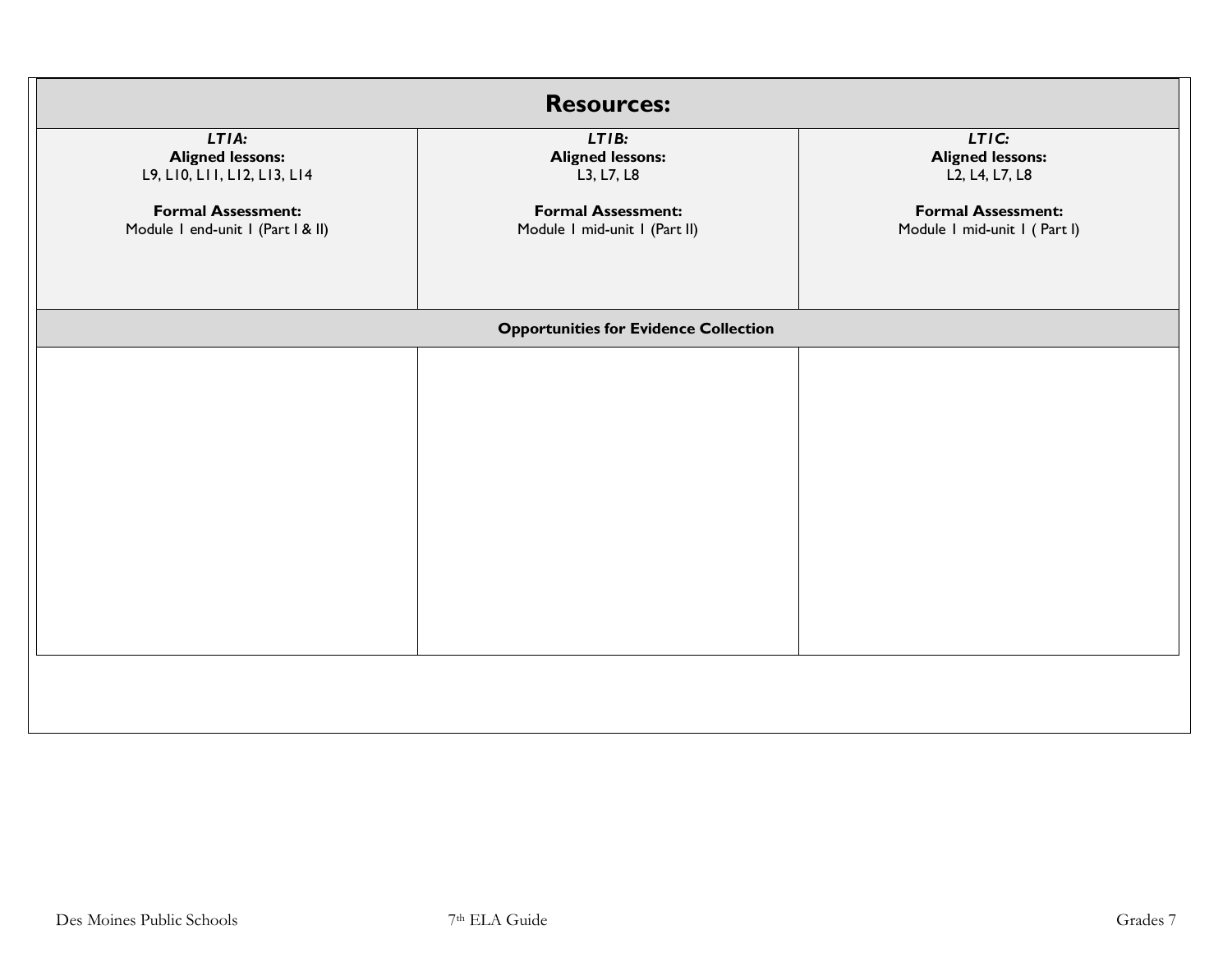|                                                                                                                   | Module I, Unit 2: Write to Inform: The Lost Children of South Sudan                                                                                                                                                                                                                                                |
|-------------------------------------------------------------------------------------------------------------------|--------------------------------------------------------------------------------------------------------------------------------------------------------------------------------------------------------------------------------------------------------------------------------------------------------------------|
|                                                                                                                   | Topic Narrative: https://curriculum.eleducation.org/curriculum/ela/2019/grade-7/module-1/unit-2                                                                                                                                                                                                                    |
| <b>Topic</b>                                                                                                      | <b>Achieving Grade Level (AT)</b>                                                                                                                                                                                                                                                                                  |
| When collecting evidence<br>related to these targets, it<br>will be recorded in this<br>topic in Infinite Campus. | The Level 3 Targets are the grade level expectation for students in all classes. Success Criteria are provided below each target.                                                                                                                                                                                  |
|                                                                                                                   | LT2A- Analyze how an author develops central ideas over the course of a text                                                                                                                                                                                                                                       |
|                                                                                                                   | Learning that shows evidence of progressing towards grade-level learning target:<br>Identify central idea(s) in a complex text<br>$\Box$<br>Identify key details or events<br>Construct an objective summary<br>Support explanation/ interpretation with text evidence                                             |
|                                                                                                                   | LT2B- Conduct research to answer specific questions                                                                                                                                                                                                                                                                |
| <b>Write to Inform</b>                                                                                            | Learning that shows evidence of progressing towards grade-level learning target:<br>Identify narrow and specific search terms<br>Identify the components from each source that answer the research question or frame thinking<br>Evaluate relevance and credibility of sources<br>Cite sources to avoid plagiarism |
|                                                                                                                   | LT2C- Compare and contrast how events depicted in literary non-fiction are depicted in historical accounts                                                                                                                                                                                                         |
|                                                                                                                   | Learning that shows evidence of progressing towards grade-level learning target:<br>Identify main ideas or key details in each account<br>Identify where the author of literary non-fiction altered historical events                                                                                              |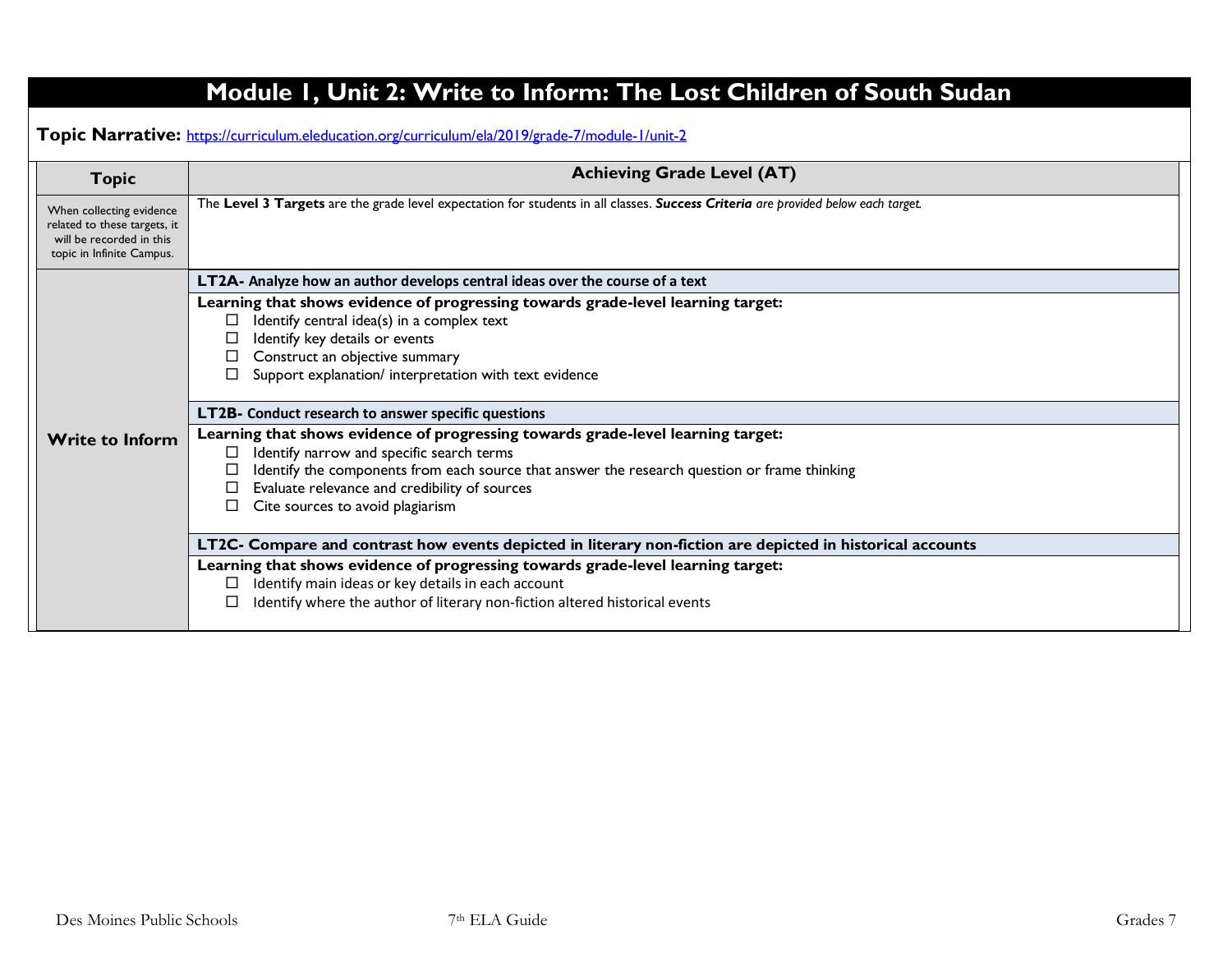| <b>Resources:</b>                                                                                               |                                                                                                        |                                                                                                                         |  |  |  |
|-----------------------------------------------------------------------------------------------------------------|--------------------------------------------------------------------------------------------------------|-------------------------------------------------------------------------------------------------------------------------|--|--|--|
| LT2A.<br><b>Aligned lessons:</b><br>LI, L4, L7<br><b>Formal Assessment:</b><br>Module I mid-unit 2 (1, 2, 3, 4) | LT2B:<br><b>Aligned lessons:</b><br>L3, L4, L6<br><b>Formal Assessment:</b><br>Module I mid-unit 2 (5) | LT2C:<br><b>Aligned lessons:</b><br>L2, L6, L8, L, 9, L10, L11, L12<br><b>Formal Assessment:</b><br>Module I end-unit 2 |  |  |  |
|                                                                                                                 | <b>Opportunities for Evidence Collection</b>                                                           |                                                                                                                         |  |  |  |
|                                                                                                                 |                                                                                                        |                                                                                                                         |  |  |  |
|                                                                                                                 |                                                                                                        |                                                                                                                         |  |  |  |
|                                                                                                                 |                                                                                                        |                                                                                                                         |  |  |  |
|                                                                                                                 |                                                                                                        |                                                                                                                         |  |  |  |
|                                                                                                                 |                                                                                                        |                                                                                                                         |  |  |  |
|                                                                                                                 |                                                                                                        |                                                                                                                         |  |  |  |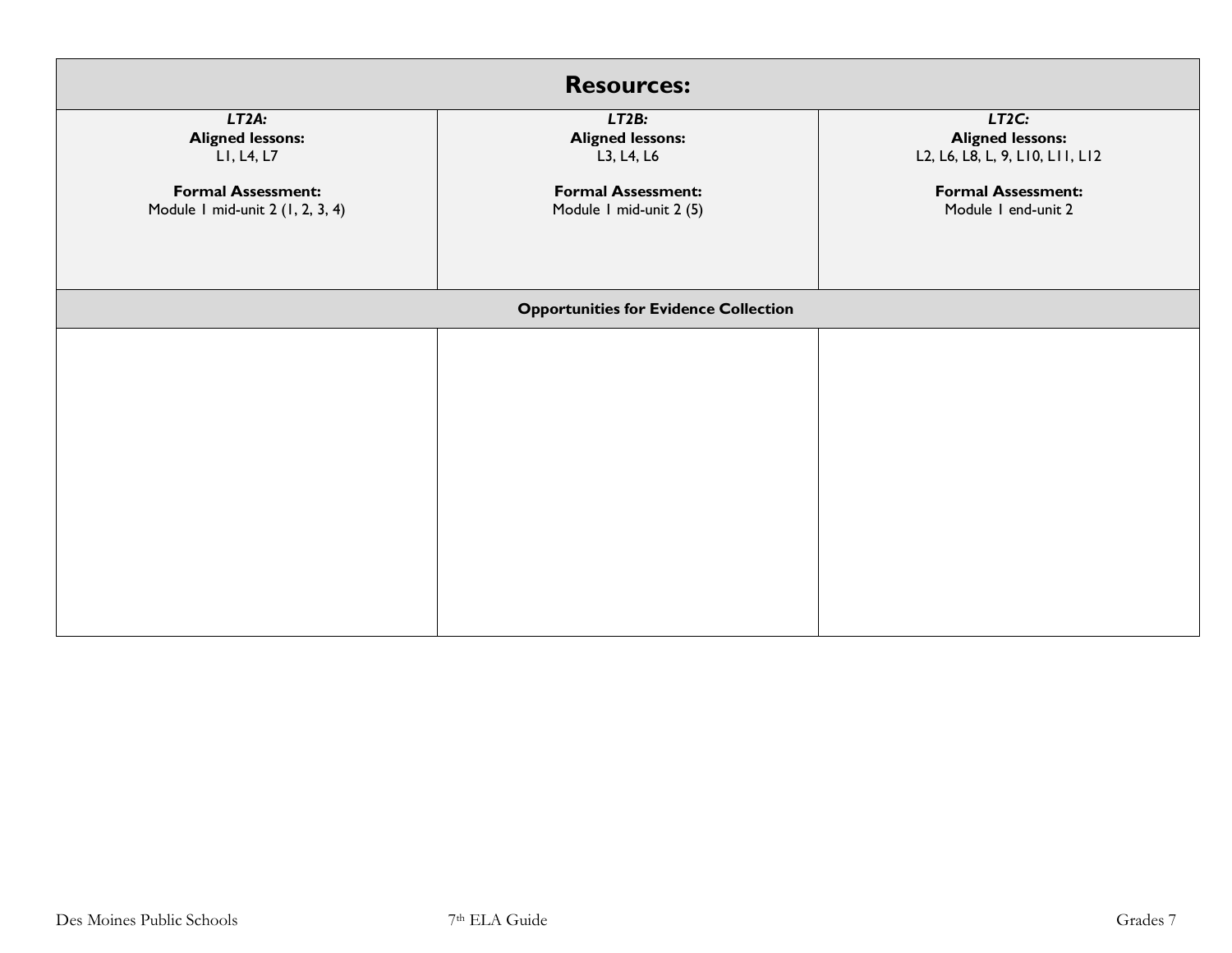# **Module 1, Unit 3: Write to Raise Awareness: The Lost Children of South Sudan**

**Topic Narrative:** <https://curriculum.eleducation.org/curriculum/ela/2019/grade-7/module-1/unit-3>

| <b>Topic</b>                                                                                                       | <b>Achieving Grade Level (AT)</b>                                                                                                                                                                                                                                                                                                                                                             |  |  |  |
|--------------------------------------------------------------------------------------------------------------------|-----------------------------------------------------------------------------------------------------------------------------------------------------------------------------------------------------------------------------------------------------------------------------------------------------------------------------------------------------------------------------------------------|--|--|--|
| When collecting evidence<br>related to these targets, it<br>will be recorded in this<br>topics in Infinite Campus. | The Level 3 Targets are the grade level expectation for students in all classes. Success Criteria are provided below each target.                                                                                                                                                                                                                                                             |  |  |  |
|                                                                                                                    | LT3A- Compare and contrast a written story to the audio version and analyze the effect of the techniques                                                                                                                                                                                                                                                                                      |  |  |  |
|                                                                                                                    | Learning that shows evidence of progressing towards grade-level learning target:<br>Identify vocal techniques used in an audio version<br>Describe how specific vocal techniques emphasize certain words or phrases to create meaning<br>Describe how mood and tone differ in print and audio versions of a passage                                                                           |  |  |  |
|                                                                                                                    | LT3B- Compose a narrative based on specific events and perspectives of the Lost Children of South Sudan                                                                                                                                                                                                                                                                                       |  |  |  |
| <b>Write to Raise</b><br><b>Awareness</b>                                                                          | Learning that shows evidence of progressing towards grade-level learning target:<br>Introduce characters and setting<br>$\Box$<br>Use information from sources to develop realistic setting, characters, and events<br>Develop the point of view of a narrator and/or characters<br>Use precise words and sensory language to convey events<br>Follow standard conventions of written English |  |  |  |
|                                                                                                                    | LT3C- Adapt a written narrative for different audiences                                                                                                                                                                                                                                                                                                                                       |  |  |  |
|                                                                                                                    | Learning that shows evidence of progressing towards grade-level learning target:<br>Identify target audience<br>Identify how dialogue and description need to be highlighted to communicate main ideas<br>Use images or illustrations to enhance meaning                                                                                                                                      |  |  |  |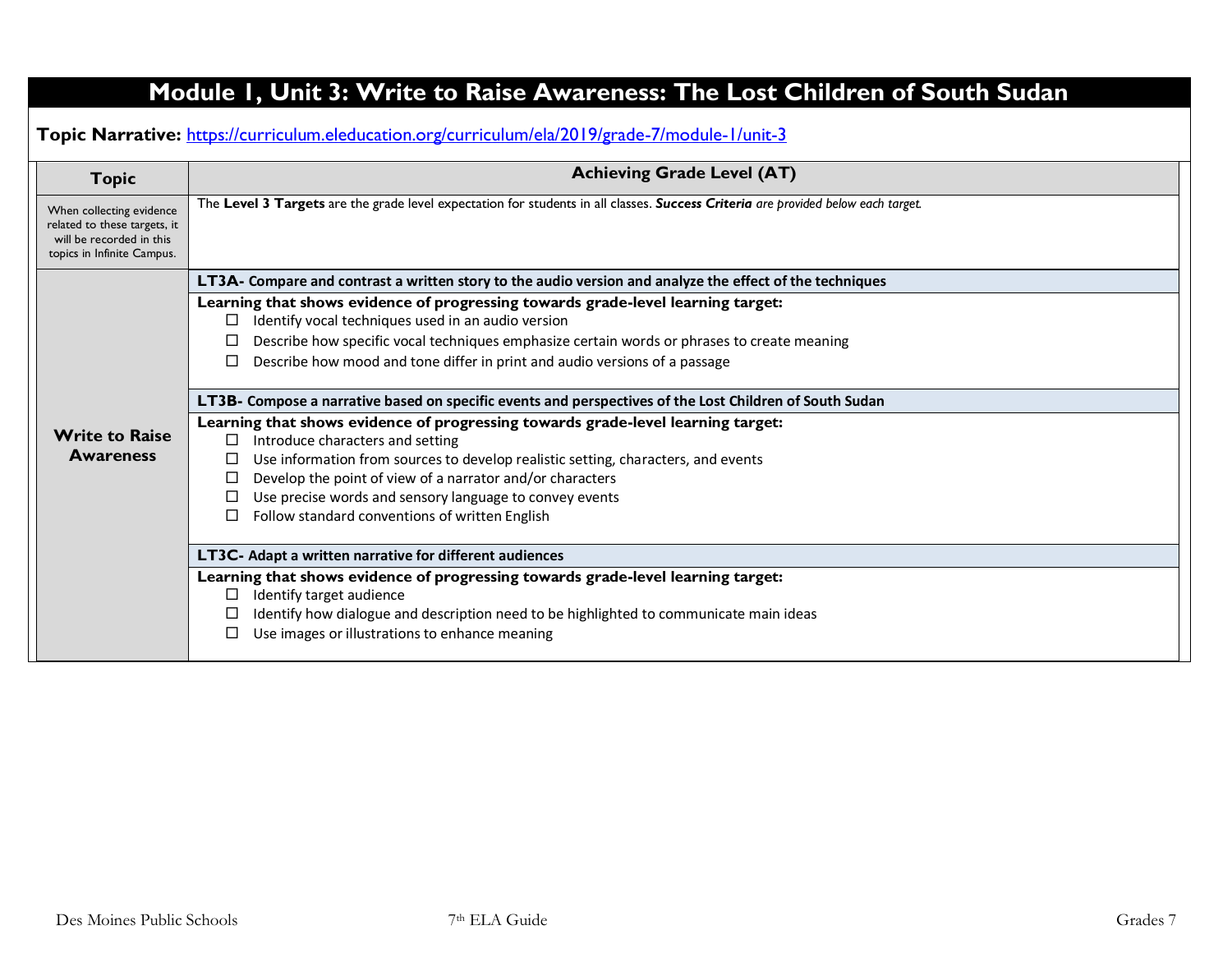| <b>Resources:</b>                                |                                                        |                                                        |  |  |  |
|--------------------------------------------------|--------------------------------------------------------|--------------------------------------------------------|--|--|--|
| LT3A:<br><b>Aligned lessons:</b><br>LI, L2, L3   | LT3B:<br><b>Aligned lessons:</b><br>L4, L5, L6, L7, L8 | LT3C:<br><b>Aligned lessons:</b><br>L9, L10, L11       |  |  |  |
| <b>Formal Assessment:</b><br>Module I mid-unit 3 | <b>Formal Assessment:</b><br>Module I end-unit 3       | <b>Formal Assessment:</b><br>Module I Performance Task |  |  |  |
|                                                  | <b>Opportunities for Evidence Collection</b>           |                                                        |  |  |  |
|                                                  |                                                        |                                                        |  |  |  |
|                                                  |                                                        |                                                        |  |  |  |
|                                                  |                                                        |                                                        |  |  |  |
|                                                  |                                                        |                                                        |  |  |  |
|                                                  |                                                        |                                                        |  |  |  |
|                                                  |                                                        |                                                        |  |  |  |
|                                                  |                                                        |                                                        |  |  |  |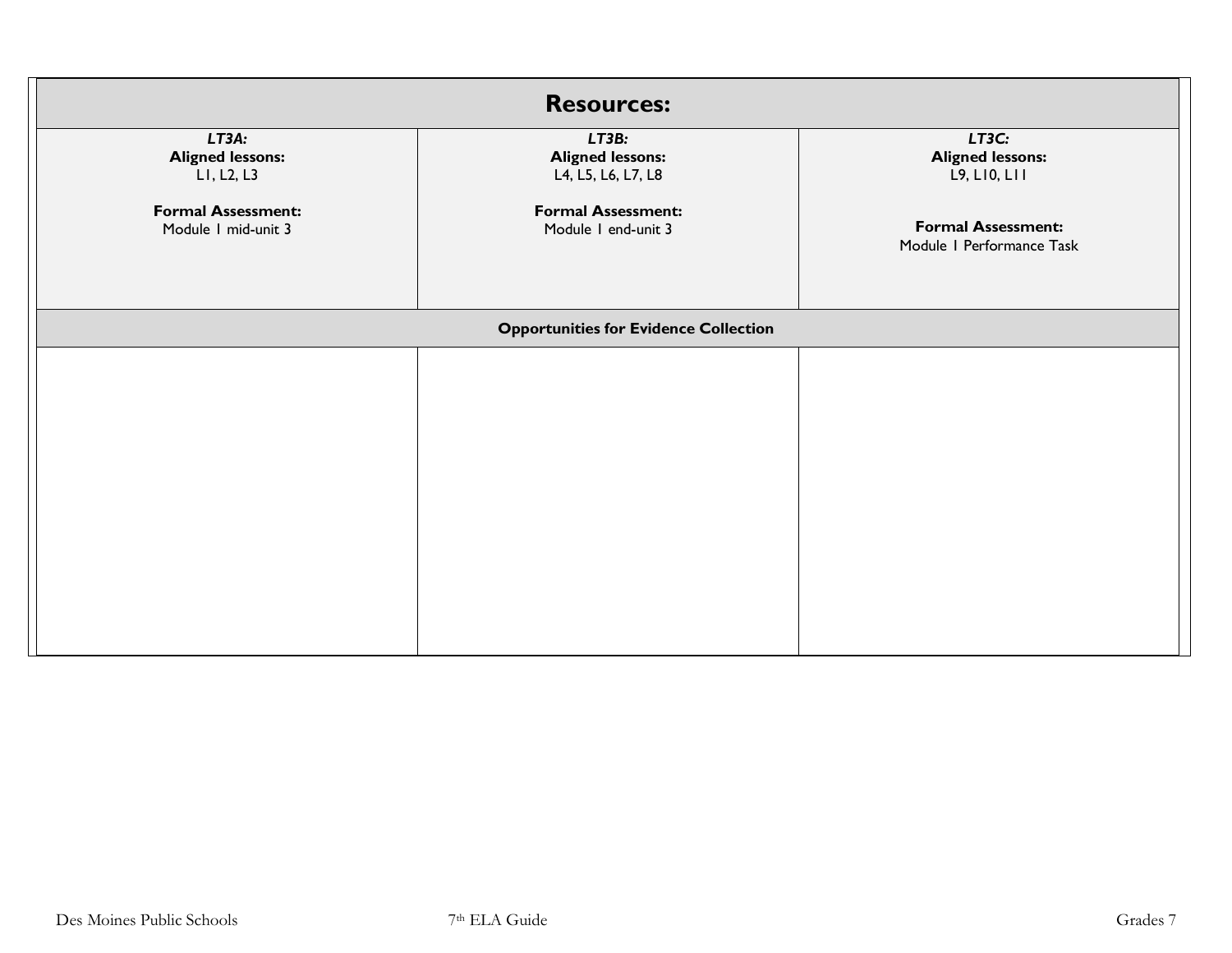| The Level 3 Targets are the grade level expectation for students in all classes. Success Criteria are provided below each target.<br>When collecting evidence<br>related to these targets, it<br>will be recorded in this<br>topic in Infinite Campus.<br><b>LT4A-</b> Compare and contrast written and audio versions of text<br>Learning that shows evidence of progressing towards grade-level learning target:<br>Describe different techniques used in literary, musical, or visual mediums<br>□<br>Analyze the effects of techniques in each medium<br>LT4B- Interpret how an author uses figurative language to convey meaning and develop theme<br>EVIDENCE COLLECTED BUT NOT REPORTED UNTIL UNIT 3<br>Learning that shows evidence of progressing towards grade-level learning target:<br><b>Music and Art</b><br>Determine the meaning of unknown words or phrases<br>$\Box$<br>Understand word relationships and how they convey meaning<br>$\Box$<br>Determine the figurative and connotative meaning of words<br>Identify themes<br>□<br>Analyze how specific word choice impacts the development of a theme<br>LT4C- Analyze how the structure of a text contributes to its meaning | <b>Topic</b> | <b>Achieving Grade Level (AT)</b>                                                                                                                              |
|---------------------------------------------------------------------------------------------------------------------------------------------------------------------------------------------------------------------------------------------------------------------------------------------------------------------------------------------------------------------------------------------------------------------------------------------------------------------------------------------------------------------------------------------------------------------------------------------------------------------------------------------------------------------------------------------------------------------------------------------------------------------------------------------------------------------------------------------------------------------------------------------------------------------------------------------------------------------------------------------------------------------------------------------------------------------------------------------------------------------------------------------------------------------------------------------------|--------------|----------------------------------------------------------------------------------------------------------------------------------------------------------------|
|                                                                                                                                                                                                                                                                                                                                                                                                                                                                                                                                                                                                                                                                                                                                                                                                                                                                                                                                                                                                                                                                                                                                                                                                   |              |                                                                                                                                                                |
|                                                                                                                                                                                                                                                                                                                                                                                                                                                                                                                                                                                                                                                                                                                                                                                                                                                                                                                                                                                                                                                                                                                                                                                                   |              |                                                                                                                                                                |
|                                                                                                                                                                                                                                                                                                                                                                                                                                                                                                                                                                                                                                                                                                                                                                                                                                                                                                                                                                                                                                                                                                                                                                                                   |              |                                                                                                                                                                |
|                                                                                                                                                                                                                                                                                                                                                                                                                                                                                                                                                                                                                                                                                                                                                                                                                                                                                                                                                                                                                                                                                                                                                                                                   |              |                                                                                                                                                                |
|                                                                                                                                                                                                                                                                                                                                                                                                                                                                                                                                                                                                                                                                                                                                                                                                                                                                                                                                                                                                                                                                                                                                                                                                   |              |                                                                                                                                                                |
|                                                                                                                                                                                                                                                                                                                                                                                                                                                                                                                                                                                                                                                                                                                                                                                                                                                                                                                                                                                                                                                                                                                                                                                                   |              |                                                                                                                                                                |
|                                                                                                                                                                                                                                                                                                                                                                                                                                                                                                                                                                                                                                                                                                                                                                                                                                                                                                                                                                                                                                                                                                                                                                                                   |              |                                                                                                                                                                |
|                                                                                                                                                                                                                                                                                                                                                                                                                                                                                                                                                                                                                                                                                                                                                                                                                                                                                                                                                                                                                                                                                                                                                                                                   |              |                                                                                                                                                                |
|                                                                                                                                                                                                                                                                                                                                                                                                                                                                                                                                                                                                                                                                                                                                                                                                                                                                                                                                                                                                                                                                                                                                                                                                   |              |                                                                                                                                                                |
|                                                                                                                                                                                                                                                                                                                                                                                                                                                                                                                                                                                                                                                                                                                                                                                                                                                                                                                                                                                                                                                                                                                                                                                                   |              |                                                                                                                                                                |
| Learning that shows evidence of progressing towards grade-level learning target:                                                                                                                                                                                                                                                                                                                                                                                                                                                                                                                                                                                                                                                                                                                                                                                                                                                                                                                                                                                                                                                                                                                  |              | EVIDENCE COLLECTED BUT NOT REPORTED UNTIL UNIT 3                                                                                                               |
|                                                                                                                                                                                                                                                                                                                                                                                                                                                                                                                                                                                                                                                                                                                                                                                                                                                                                                                                                                                                                                                                                                                                                                                                   |              | Identify specific poetic/lyrical elements and structures<br>$\Box$<br>Describe how certain poetic/lyrical elements and their impact on mood, tone, and meaning |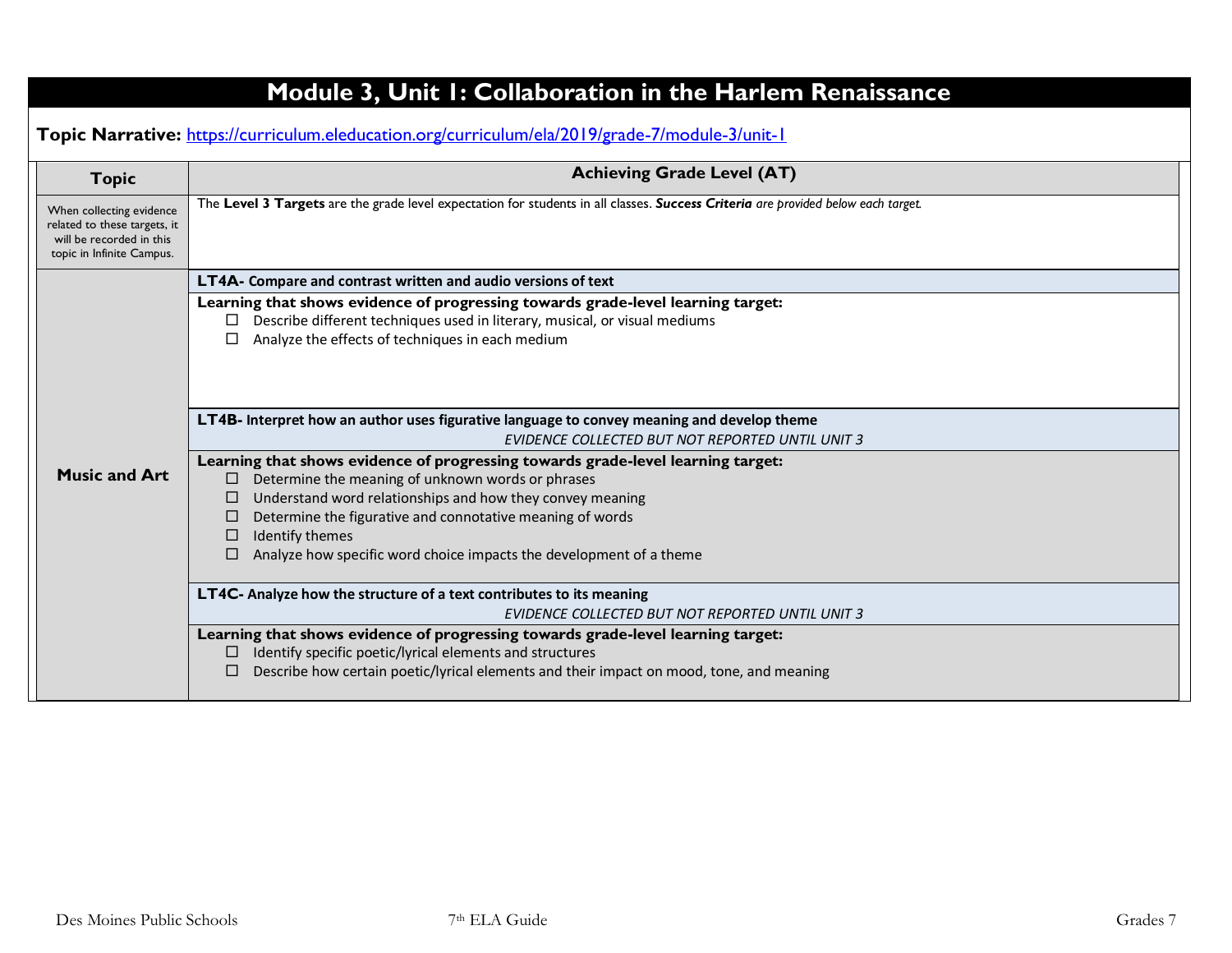| <b>Resources:</b>                                                                    |                                                                     |                                                                                           |  |  |  |
|--------------------------------------------------------------------------------------|---------------------------------------------------------------------|-------------------------------------------------------------------------------------------|--|--|--|
| LT4A:<br><b>Aligned lessons:</b><br>L2, L3, L4, L5-6                                 | LT4B:<br><b>Aligned lessons:</b><br>L3, L4, L5-6, L7, L8, L9, L10   | LT4C:<br><b>Aligned lessons:</b><br>L2, L7, L8, L9, L10, L11                              |  |  |  |
| <b>Formal Assessment:</b><br>Module 3 mid-unit 1 (1, 7, 8)<br>Module 3 end-unit 1(4) | <b>Formal Assessment:</b><br>Module 3 mid-unit 1 (2, 3, 5, 6, 7, 8) | <b>Formal Assessment:</b><br>Module 3 mid-unit 1 (4, 9)<br>Module 3 end-unit (1, 2, 3, 8) |  |  |  |
|                                                                                      | EVIDENCE COLLECTED BUT NOT REPORTED UNTIL UNIT 3                    | EVIDENCE COLLECTED BUT NOT REPORTED UNTIL UNIT 3                                          |  |  |  |
|                                                                                      | <b>Opportunities for Evidence Collection</b>                        |                                                                                           |  |  |  |
|                                                                                      |                                                                     |                                                                                           |  |  |  |
|                                                                                      |                                                                     |                                                                                           |  |  |  |
|                                                                                      |                                                                     |                                                                                           |  |  |  |
|                                                                                      |                                                                     |                                                                                           |  |  |  |
|                                                                                      |                                                                     |                                                                                           |  |  |  |
|                                                                                      |                                                                     |                                                                                           |  |  |  |
|                                                                                      |                                                                     |                                                                                           |  |  |  |
|                                                                                      |                                                                     |                                                                                           |  |  |  |
|                                                                                      |                                                                     |                                                                                           |  |  |  |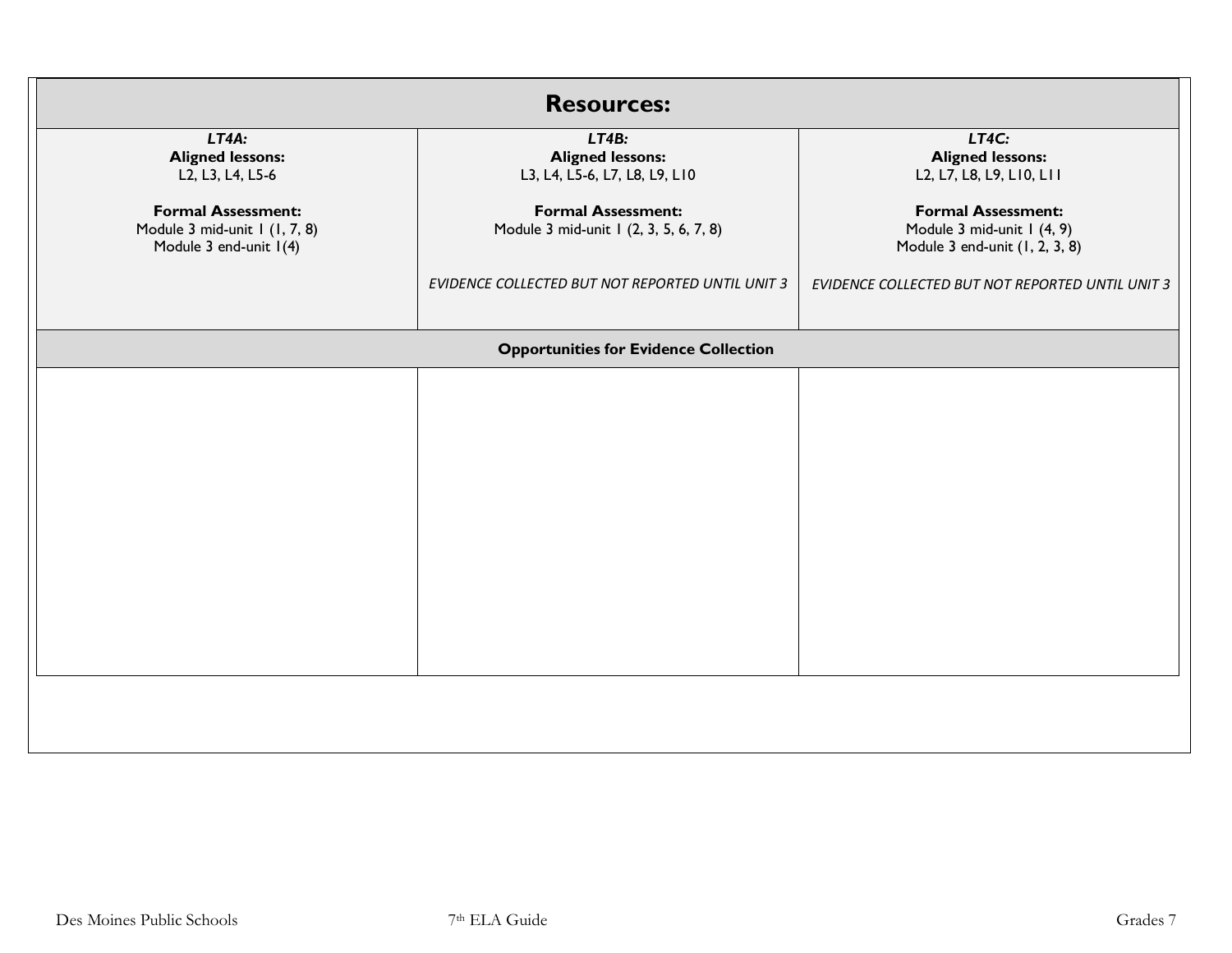| <b>Topic</b>                                                                                                      | <b>Achieving Grade Level (AT)</b>                                                                                                                                                                                                                                                                                                                                                                                                                                                                |
|-------------------------------------------------------------------------------------------------------------------|--------------------------------------------------------------------------------------------------------------------------------------------------------------------------------------------------------------------------------------------------------------------------------------------------------------------------------------------------------------------------------------------------------------------------------------------------------------------------------------------------|
| When collecting evidence<br>related to these targets, it<br>will be recorded in this<br>topic in Infinite Campus. | The Level 3 Targets are the grade level expectation for students in all classes. Success Criteria are provided below each target.                                                                                                                                                                                                                                                                                                                                                                |
|                                                                                                                   | LT5A- Analyze how story elements interact and shape one another                                                                                                                                                                                                                                                                                                                                                                                                                                  |
|                                                                                                                   | Learning that shows evidence of progressing towards grade-level learning target:<br>Describe setting<br>□<br>Describe elements of characterization and character relationships<br>Trace plot as it develops<br>⊔<br>Describe how the setting influences how events unfold or how characters react                                                                                                                                                                                                |
|                                                                                                                   | LT5B- Explain how and author develops and contrasts character's points of view                                                                                                                                                                                                                                                                                                                                                                                                                   |
|                                                                                                                   | Learning that shows evidence of progressing towards grade-level learning target:                                                                                                                                                                                                                                                                                                                                                                                                                 |
| <b>Literature</b>                                                                                                 | Identify the points of view of central complex characters<br>Describe how differences in character point of view impact the meaning of the text<br>П                                                                                                                                                                                                                                                                                                                                             |
|                                                                                                                   | LT5C- Compose formal literary argument writing that asserts a claim about the development of a theme                                                                                                                                                                                                                                                                                                                                                                                             |
|                                                                                                                   | Learning that shows evidence of progressing towards grade-level learning target:<br>Clearly state a focused claim<br>$\Box$<br>Acknowledges counter-argument<br>$\Box$<br>Uses accurate and relevant evidence and reasoning<br>⊔<br>Organizes information logically<br>Maintains a formal style<br>□<br>Use precise words and domain-specific vocabulary to show relationships between claim and reasoning<br>□<br>Follow standard conventions of written English appropriate to style<br>$\Box$ |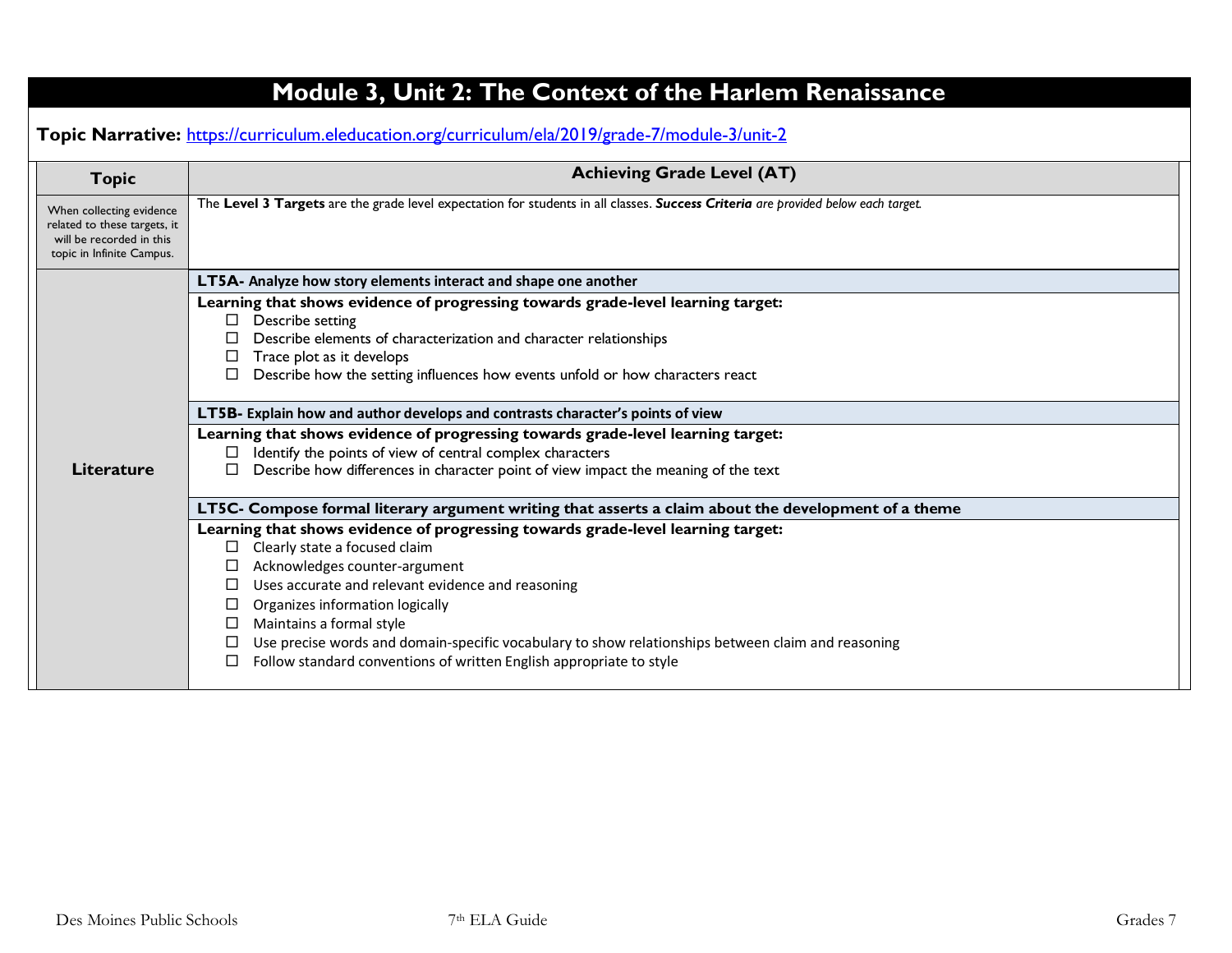| <b>Resources:</b>                                                                                                      |                                                                                                                              |                                                                                                                          |  |  |  |
|------------------------------------------------------------------------------------------------------------------------|------------------------------------------------------------------------------------------------------------------------------|--------------------------------------------------------------------------------------------------------------------------|--|--|--|
| LT5A:<br><b>Aligned lessons:</b><br>L2, L3, L4, L5, L6-7<br><b>Formal Assessment:</b><br>Module 3 mid-unit 2 (3, 4, 5) | LT5B:<br><b>Aligned lessons:</b><br>L2, L3, L4, L5, L6-7<br><b>Formal Assessment:</b><br>Module 3 mid-unit 2 (1, 2, 6, 7, 8) | LT5C:<br><b>Aligned lessons:</b><br>L8, L9, LI0, LII, LI2, LI3-14, LI5<br><b>Formal Assessment:</b><br>Module 3 end-unit |  |  |  |
|                                                                                                                        | <b>Opportunities for Evidence Collection</b>                                                                                 |                                                                                                                          |  |  |  |
|                                                                                                                        |                                                                                                                              |                                                                                                                          |  |  |  |
|                                                                                                                        |                                                                                                                              |                                                                                                                          |  |  |  |
|                                                                                                                        |                                                                                                                              |                                                                                                                          |  |  |  |
|                                                                                                                        |                                                                                                                              |                                                                                                                          |  |  |  |
|                                                                                                                        |                                                                                                                              |                                                                                                                          |  |  |  |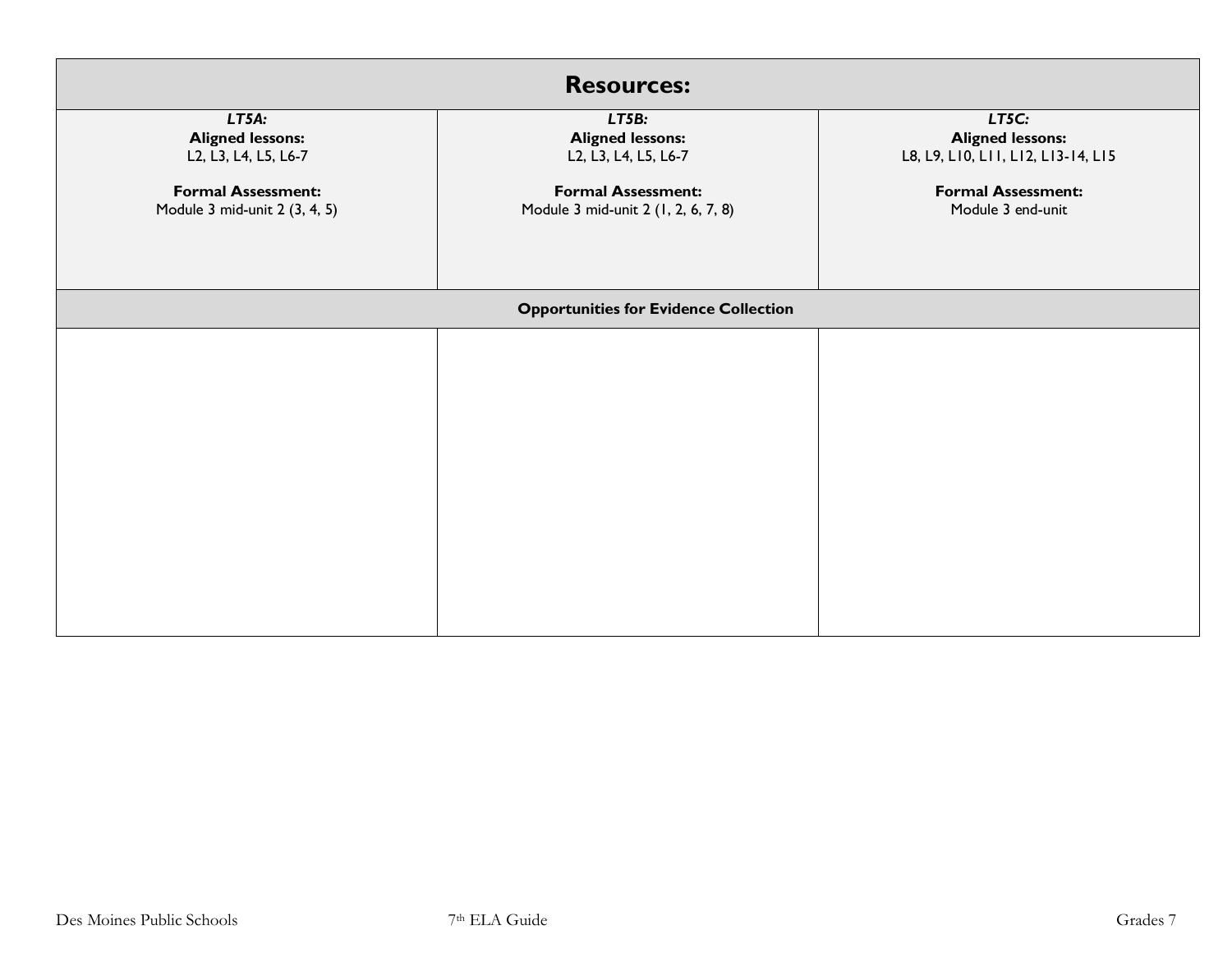| <b>Topic</b>                                                                                                       | <b>Achieving Grade Level (AT)</b>                                                                                                                                                                                                                                                                                                                                                                                                                                                                                        |  |
|--------------------------------------------------------------------------------------------------------------------|--------------------------------------------------------------------------------------------------------------------------------------------------------------------------------------------------------------------------------------------------------------------------------------------------------------------------------------------------------------------------------------------------------------------------------------------------------------------------------------------------------------------------|--|
| When collecting evidence<br>related to these targets, it<br>will be recorded in this<br>topics in Infinite Campus. | The Level 3 Targets are the grade level expectation for students in all classes. Success Criteria are provided below each target.                                                                                                                                                                                                                                                                                                                                                                                        |  |
|                                                                                                                    | LT3A- Interpret how an author uses figurative language to convey meaning and develop theme                                                                                                                                                                                                                                                                                                                                                                                                                               |  |
|                                                                                                                    | Learning that shows evidence of progressing towards grade-level learning target:<br>Determine the meaning of unknown words or phrases<br>□<br>Understand word relationships and how they convey meaning<br>Determine the figurative and connotative meaning of words<br>□<br>Identify themes<br>$\Box$<br>Analyze how specific word choice impacts the development of a theme                                                                                                                                            |  |
|                                                                                                                    | LT3B- Analyze how the structure of a text contributes to its meaning                                                                                                                                                                                                                                                                                                                                                                                                                                                     |  |
| <b>Poetry</b>                                                                                                      | Learning that shows evidence of progressing towards grade-level learning target:<br>Identify specific poetic elements and structures<br>⊔                                                                                                                                                                                                                                                                                                                                                                                |  |
|                                                                                                                    | Describe how certain poetic elements and their impact on mood, tone, and meaning                                                                                                                                                                                                                                                                                                                                                                                                                                         |  |
|                                                                                                                    | LT3C- Present a personal reflection of their learning process.                                                                                                                                                                                                                                                                                                                                                                                                                                                           |  |
|                                                                                                                    | Learning that shows evidence of progressing towards grade-level learning target:<br>Create a presentation that incudes multimedia or visual elements<br>□<br>Speak with clarity as appropriate to the audience and modality<br>⊔<br>Use appropriate verbal and physical techniques (eye contact, volume, pace, body language)<br>Demonstrate authenticity and craftsmanship in the final product<br>□<br>Demonstrate deep knowledge of their chosen artifacts and their relationship to the Harlem Renaissance<br>$\Box$ |  |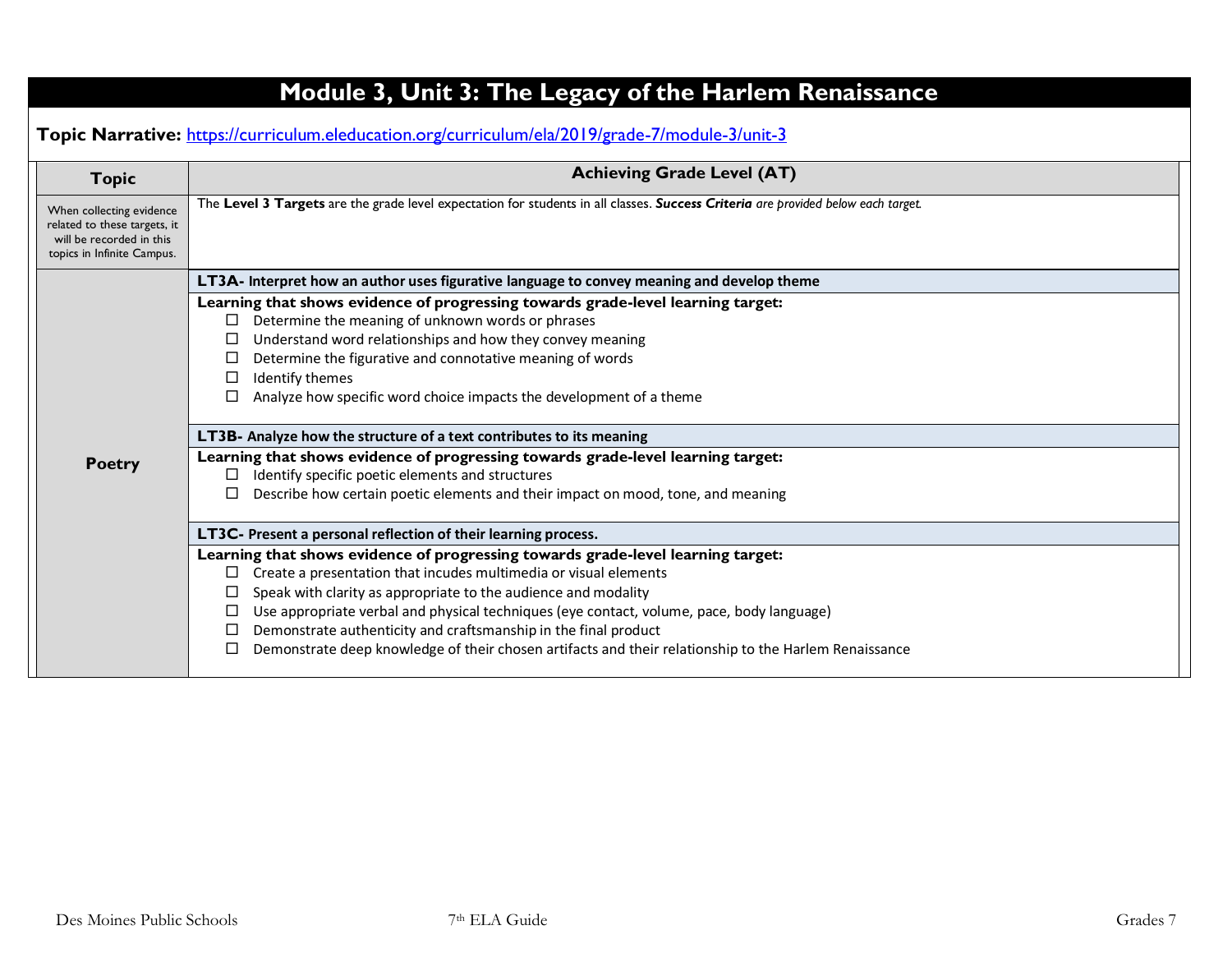| <b>Resources:</b>                                                                                            |                                                                                                                                                    |  |
|--------------------------------------------------------------------------------------------------------------|----------------------------------------------------------------------------------------------------------------------------------------------------|--|
| LT6B:<br><b>Aligned lessons:</b><br>L2, L3, L4, L5-6<br><b>Formal Assessment:</b><br>Module 3 mid-unit 3 (5) | LT6C:<br><b>Aligned lessons:</b><br>L7, L8-9, LI0, LII-I2, LI3-I4<br><b>Formal Assessment:</b><br>Module 3 end-unit 3<br>Modul3 3 Performance Task |  |
| <b>Opportunities for Evidence Collection</b>                                                                 |                                                                                                                                                    |  |
| Additional evidence was collected in Unit I<br>Module 3 mid-unit 1 (4, 9)<br>Module 3 end-unit (1, 2, 3, 8)  |                                                                                                                                                    |  |
|                                                                                                              |                                                                                                                                                    |  |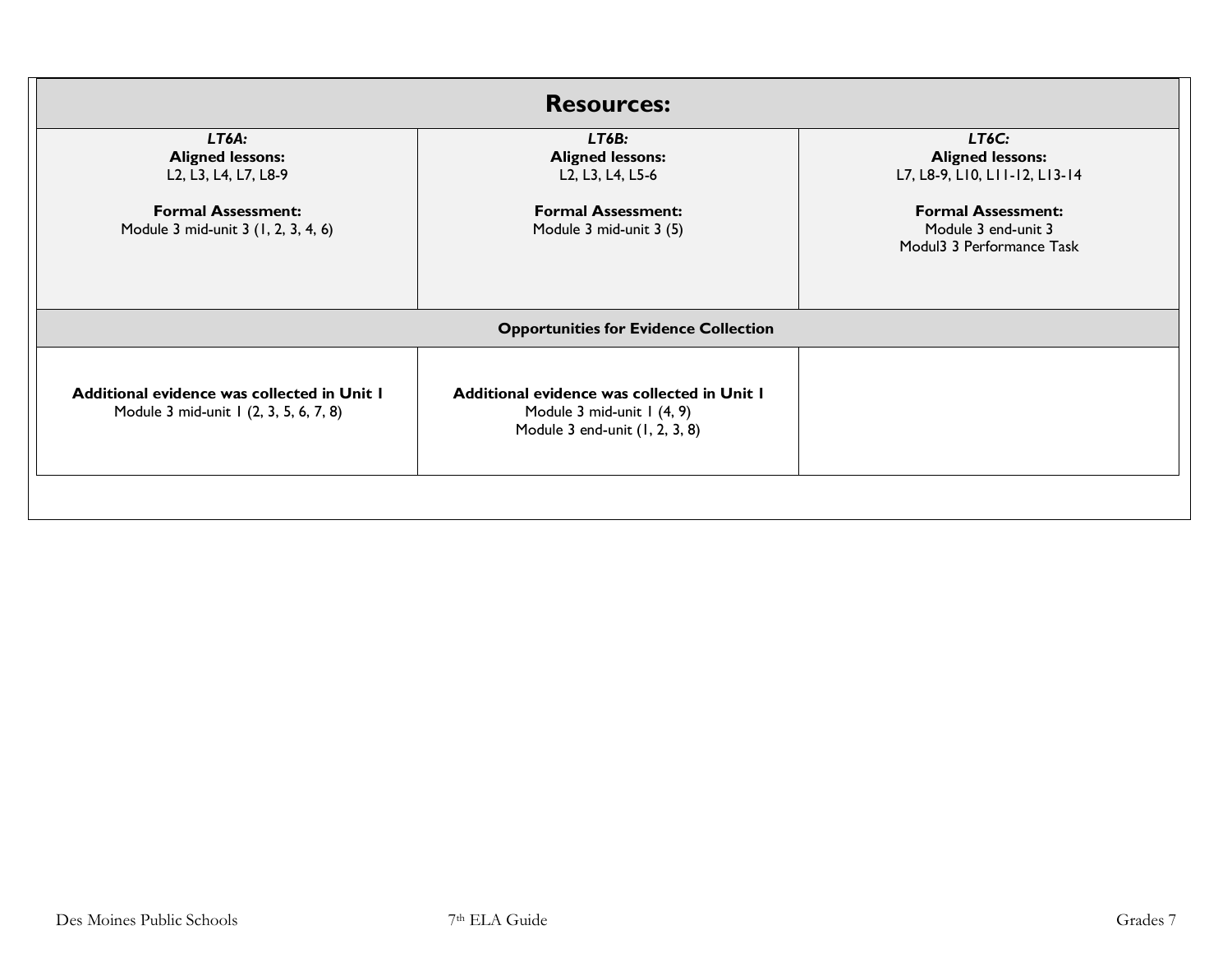| <b>Module 4, Unit I: Plastic Pollution</b> |  |
|--------------------------------------------|--|
|--------------------------------------------|--|

**Topic Narrative:** <https://curriculum.eleducation.org/curriculum/ela/2019/grade-7/module-3/unit-1>

| <b>Topic</b>                                                                                                      | <b>Achieving Grade Level (AT)</b>                                                                                                                                                                                                                               |  |
|-------------------------------------------------------------------------------------------------------------------|-----------------------------------------------------------------------------------------------------------------------------------------------------------------------------------------------------------------------------------------------------------------|--|
| When collecting evidence<br>related to these targets, it<br>will be recorded in this<br>topic in Infinite Campus. | The Level 3 Targets are the grade level expectation for students in all classes. Success Criteria are provided below each target.                                                                                                                               |  |
|                                                                                                                   | LT7A- Compare and contrast how information is presented in written and visual forms                                                                                                                                                                             |  |
|                                                                                                                   | Learning that shows evidence of progressing towards grade-level learning target:<br>Identify central idea/s<br>$\Box$<br>Examine similarities and differences in how ideas are introduced, what types of details are emphasized, and its impact on the audience |  |
|                                                                                                                   | <b>LT7B-</b> Analyze purpose and point of view and how it is conveyed in a complex text                                                                                                                                                                         |  |
|                                                                                                                   | Learning that shows evidence of progressing towards grade-level learning target:                                                                                                                                                                                |  |
|                                                                                                                   | Identify the point of view of specific individuals in a text<br>$\Box$                                                                                                                                                                                          |  |
| <b>Plastic Pollution</b>                                                                                          | Identify details or events that impact a person's perspective or position                                                                                                                                                                                       |  |
|                                                                                                                   | Describe how an author distinguishes their position from that of others                                                                                                                                                                                         |  |
|                                                                                                                   | Support explanation/interpretation with text evidence                                                                                                                                                                                                           |  |
|                                                                                                                   | LT7C- Identify and trace the argument an author presents in a text                                                                                                                                                                                              |  |
|                                                                                                                   | Learning that shows evidence of progressing towards grade-level learning target:                                                                                                                                                                                |  |
|                                                                                                                   | Identify the main claim of an argumentative text                                                                                                                                                                                                                |  |
|                                                                                                                   | Identify evidence and reasoning used to support the main claim                                                                                                                                                                                                  |  |
|                                                                                                                   |                                                                                                                                                                                                                                                                 |  |
|                                                                                                                   |                                                                                                                                                                                                                                                                 |  |
|                                                                                                                   |                                                                                                                                                                                                                                                                 |  |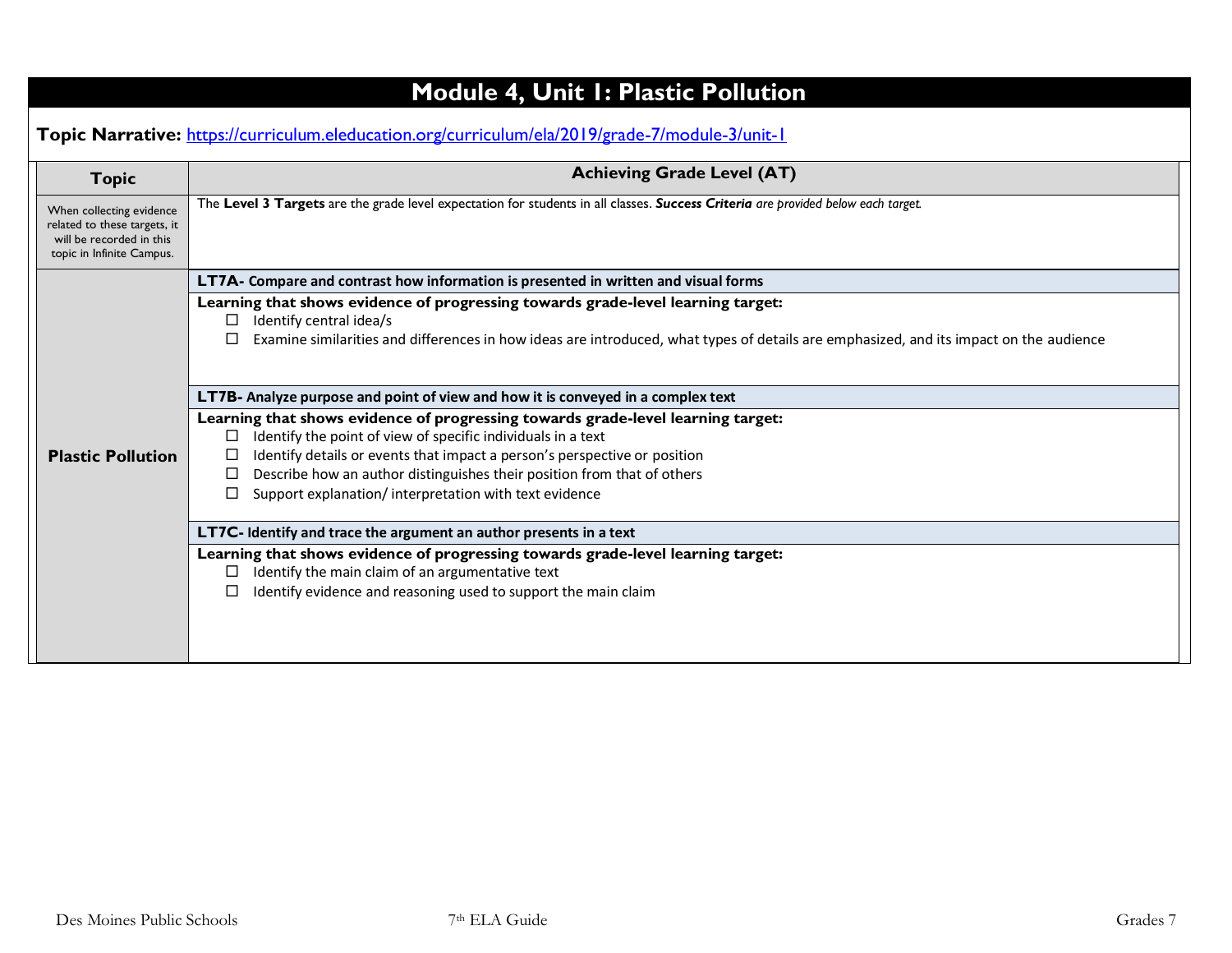| <b>Resources:</b>                                                  |                                                              |                                                                                                                                                                                  |
|--------------------------------------------------------------------|--------------------------------------------------------------|----------------------------------------------------------------------------------------------------------------------------------------------------------------------------------|
| LT7A:<br><b>Aligned lessons:</b><br>L2, L3, L4, L5, L6, L7, L8, L9 | LT7B:<br><b>Aligned lessons:</b><br>L8, L9, L10, L11, L12-13 | LT7C:<br><b>Aligned lessons:</b><br>L4, L5, L6, L7, L11, L12-13                                                                                                                  |
| <b>Formal Assessment:</b><br>Module 4 mid-unit 1 (Part I, II, III) | <b>Formal Assessment:</b><br>Module 4 end-unit I (I, 2, 4)   | <b>Formal Assessment:</b>                                                                                                                                                        |
|                                                                    |                                                              |                                                                                                                                                                                  |
|                                                                    | <b>Opportunities for Evidence Collection</b>                 |                                                                                                                                                                                  |
|                                                                    | <b>Additional evidence</b><br>Module 4 mid-unit 2 (2)        | Evidence for this target can be seen from daily<br>lessons as students demonstrate comprehension of<br>arguments and explore how specific details or<br>evidence support claims. |
|                                                                    |                                                              |                                                                                                                                                                                  |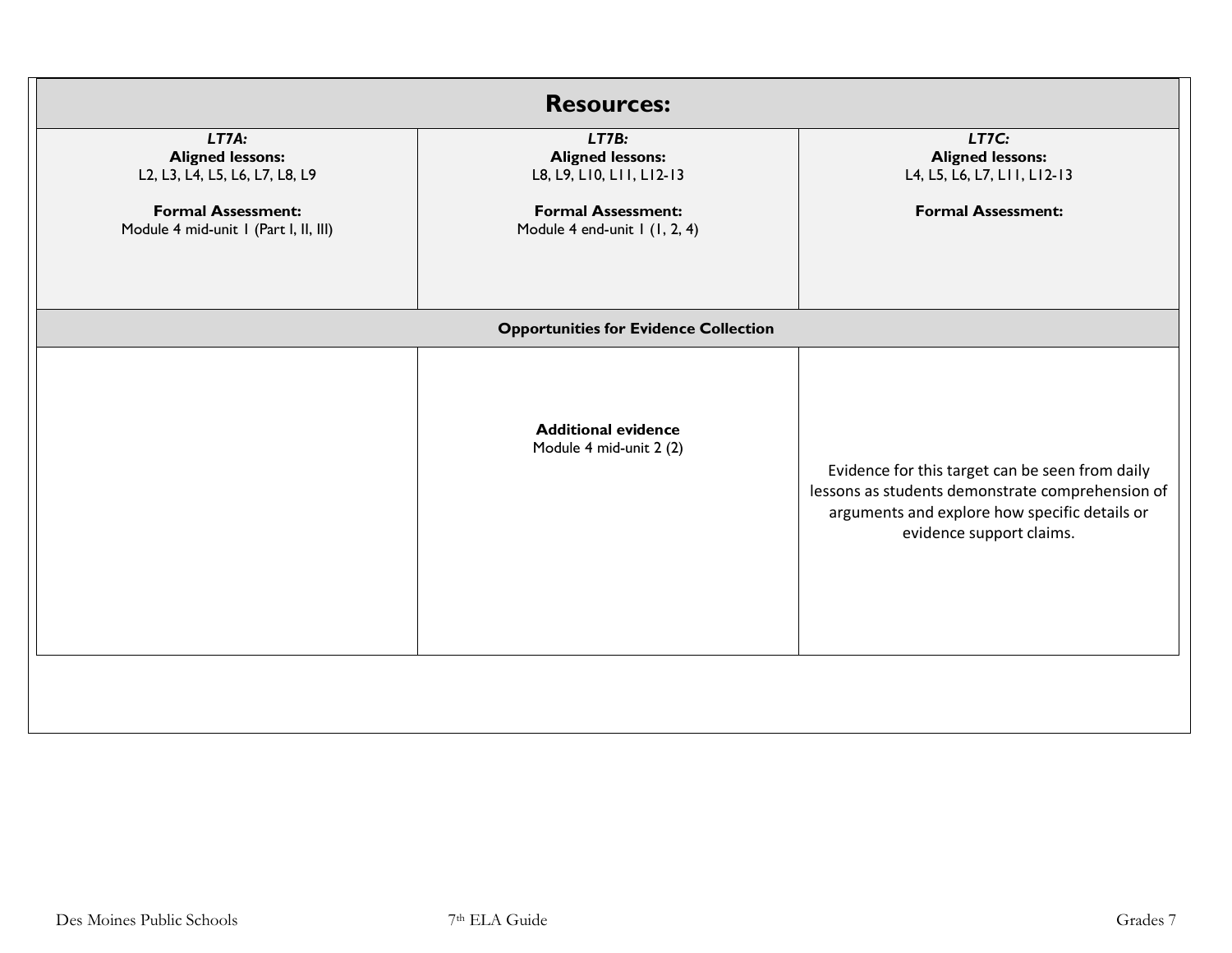| <b>Topic</b>                                                                                                      | <b>Achieving Grade Level (AT)</b>                                                                                                                                                                         |  |
|-------------------------------------------------------------------------------------------------------------------|-----------------------------------------------------------------------------------------------------------------------------------------------------------------------------------------------------------|--|
| When collecting evidence<br>related to these targets, it<br>will be recorded in this<br>topic in Infinite Campus. | The Level 3 Targets are the grade level expectation for students in all classes. Success Criteria are provided below each target.                                                                         |  |
|                                                                                                                   | LT8A- Analyze how different authors treat the same topic while emphasizing different evidence                                                                                                             |  |
|                                                                                                                   | Learning that shows evidence of progressing towards grade-level learning target:<br>Delineate and evaluate a speaker's claims<br>⊔<br>Describe how different authors present evidence and interpret facts |  |
|                                                                                                                   | LT8B- Analyze the development of two or more central ideas in a text                                                                                                                                      |  |
|                                                                                                                   | Learning that shows evidence of progressing towards grade-level learning target:                                                                                                                          |  |
|                                                                                                                   | Identify two or more central ideas of a text<br>□<br>Identify specific details that help convey the central idea                                                                                          |  |
| <b>Take a Stand</b>                                                                                               | Construct an objective summary                                                                                                                                                                            |  |
|                                                                                                                   | Support explanation/ interpretation with text evidence                                                                                                                                                    |  |
|                                                                                                                   | LT8C- Compose formal argument writing that presents a stance reducing plastic pollution                                                                                                                   |  |
|                                                                                                                   | Learning that shows evidence of progressing towards grade-level learning target:                                                                                                                          |  |
|                                                                                                                   | Introduces and clearly states a claim<br>□                                                                                                                                                                |  |
|                                                                                                                   | Supports the claim with clear points/reasons and evidence<br>□<br>Uses words and phrases to show the relationships among claim and points/reasons<br>⊔                                                    |  |
|                                                                                                                   | Includes a conclusion that follows from the argument presented<br>⊔                                                                                                                                       |  |
|                                                                                                                   | Follows the rules of writing (spelling, punctuation, and grammar).                                                                                                                                        |  |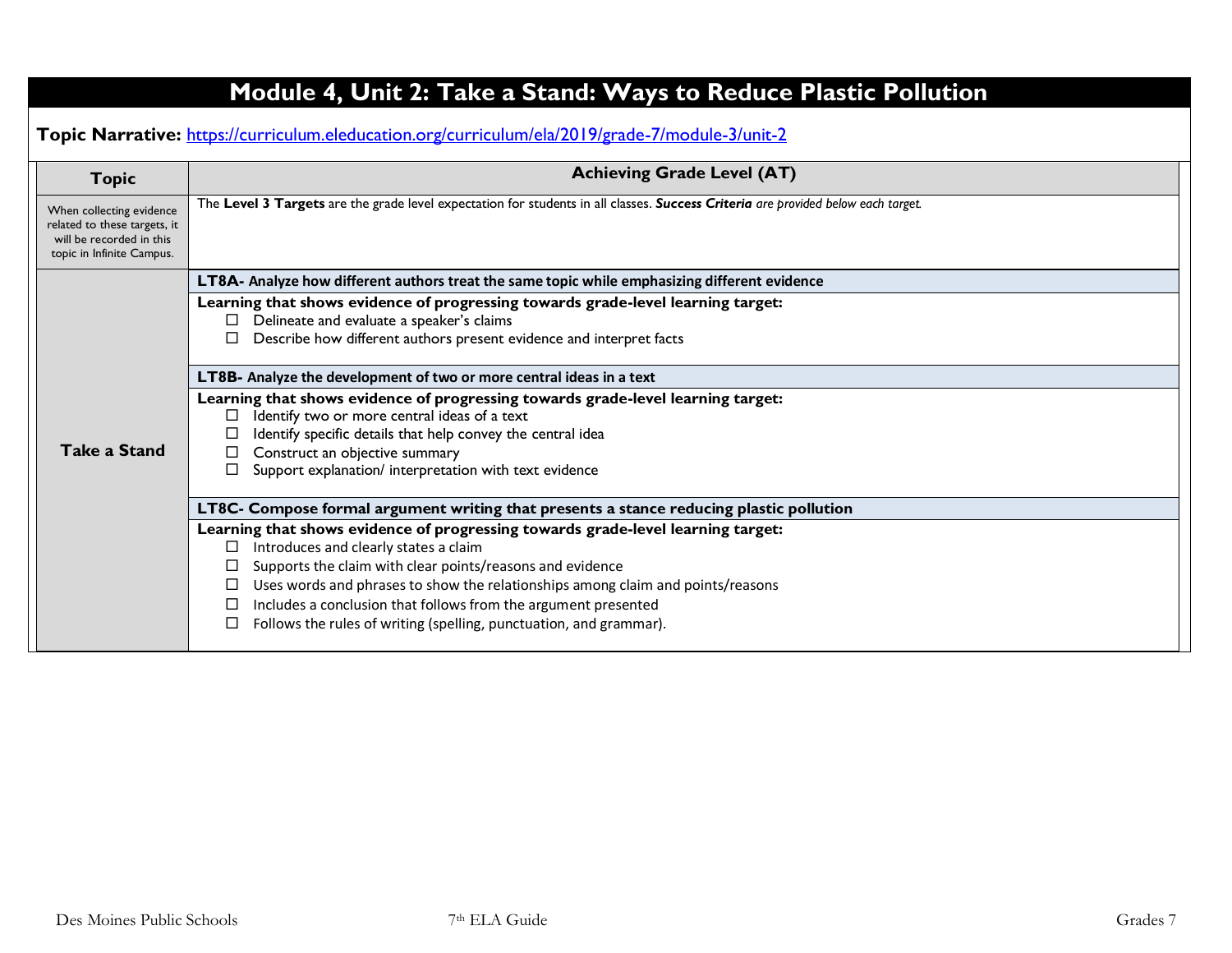| <b>Resources:</b>                                                                                           |                                                                                                    |                                                                                                                                                    |
|-------------------------------------------------------------------------------------------------------------|----------------------------------------------------------------------------------------------------|----------------------------------------------------------------------------------------------------------------------------------------------------|
| LT8A:<br><b>Aligned lessons:</b><br>L3, L4, L5-6<br><b>Formal Assessment:</b><br>Module 4 mid-unit 2 (3, 4) | LT8B:<br><b>Aligned lessons:</b><br>LI, L2<br><b>Formal Assessment:</b><br>Module 4 mid-unit 2 (1) | LT8C:<br><b>Aligned lessons:</b><br>L2, L3, L4, L5-6, L7, L8, L9, L10, L11, L12-13, L14-<br>15<br><b>Formal Assessment:</b><br>Module 4 end-unit 2 |
| <b>Opportunities for Evidence Collection</b>                                                                |                                                                                                    |                                                                                                                                                    |
|                                                                                                             | Additional aligned lessons are present in unit I<br><b>M4U1L8-11</b>                               |                                                                                                                                                    |
|                                                                                                             | Question 5 from the end-unit 1 assessment can be used<br>as evidence towards this target.          |                                                                                                                                                    |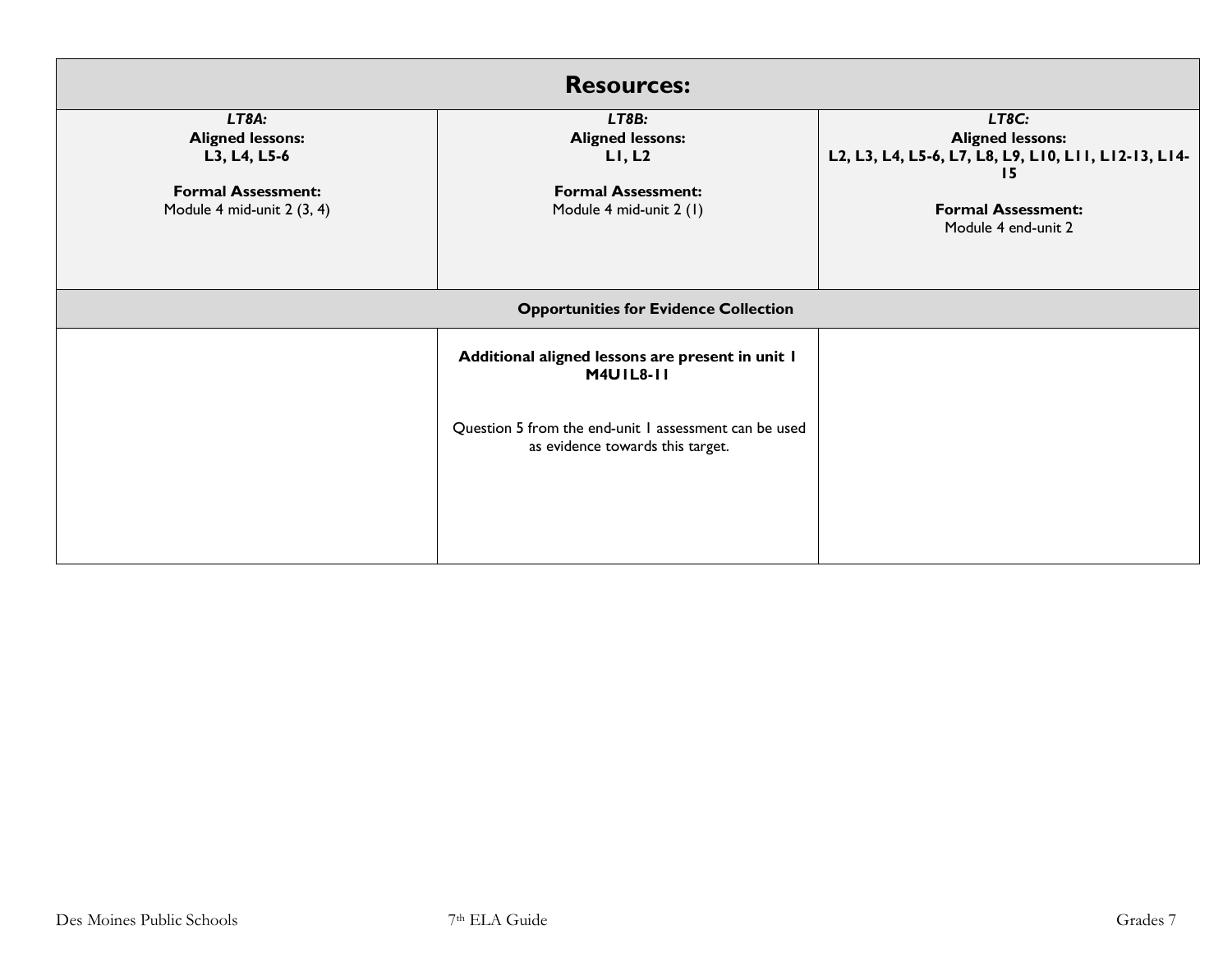| <b>Topic</b>                                                                                                       | <b>Achieving Grade Level (AT)</b>                                                                                                                                 |  |
|--------------------------------------------------------------------------------------------------------------------|-------------------------------------------------------------------------------------------------------------------------------------------------------------------|--|
| When collecting evidence<br>related to these targets, it<br>will be recorded in this<br>topics in Infinite Campus. | The Level 3 Targets are the grade level expectation for students in all classes. Success Criteria are provided below each target.                                 |  |
|                                                                                                                    | LT9A- Create a documentary script that clearly presents solutions to a problem                                                                                    |  |
|                                                                                                                    | Learning that shows evidence of progressing towards grade-level learning target:                                                                                  |  |
|                                                                                                                    | Presents findings, emphasizing salient points<br>П                                                                                                                |  |
|                                                                                                                    | Includes pertinent descriptions, facts, details, and examples<br>Presents content in a focused and coherent manner<br>П                                           |  |
|                                                                                                                    | Multimedia components and visual displays chosen clarify claims and emphasize salient points                                                                      |  |
| <b>Spread the</b>                                                                                                  | Chooses language to express ideas precisely and concisely                                                                                                         |  |
| <b>Message</b>                                                                                                     | LT9B- Present a personal reflection of their learning process.                                                                                                    |  |
|                                                                                                                    | Learning that shows evidence of progressing towards grade-level learning target:                                                                                  |  |
|                                                                                                                    | Speak with clarity as appropriate to the audience and modality<br>□                                                                                               |  |
|                                                                                                                    | Use appropriate verbal and physical techniques (eye contact, volume, pace, body language)<br>Demonstrate authenticity and craftsmanship in the final product<br>□ |  |
|                                                                                                                    | Demonstrate deep knowledge of their solution to the problem                                                                                                       |  |